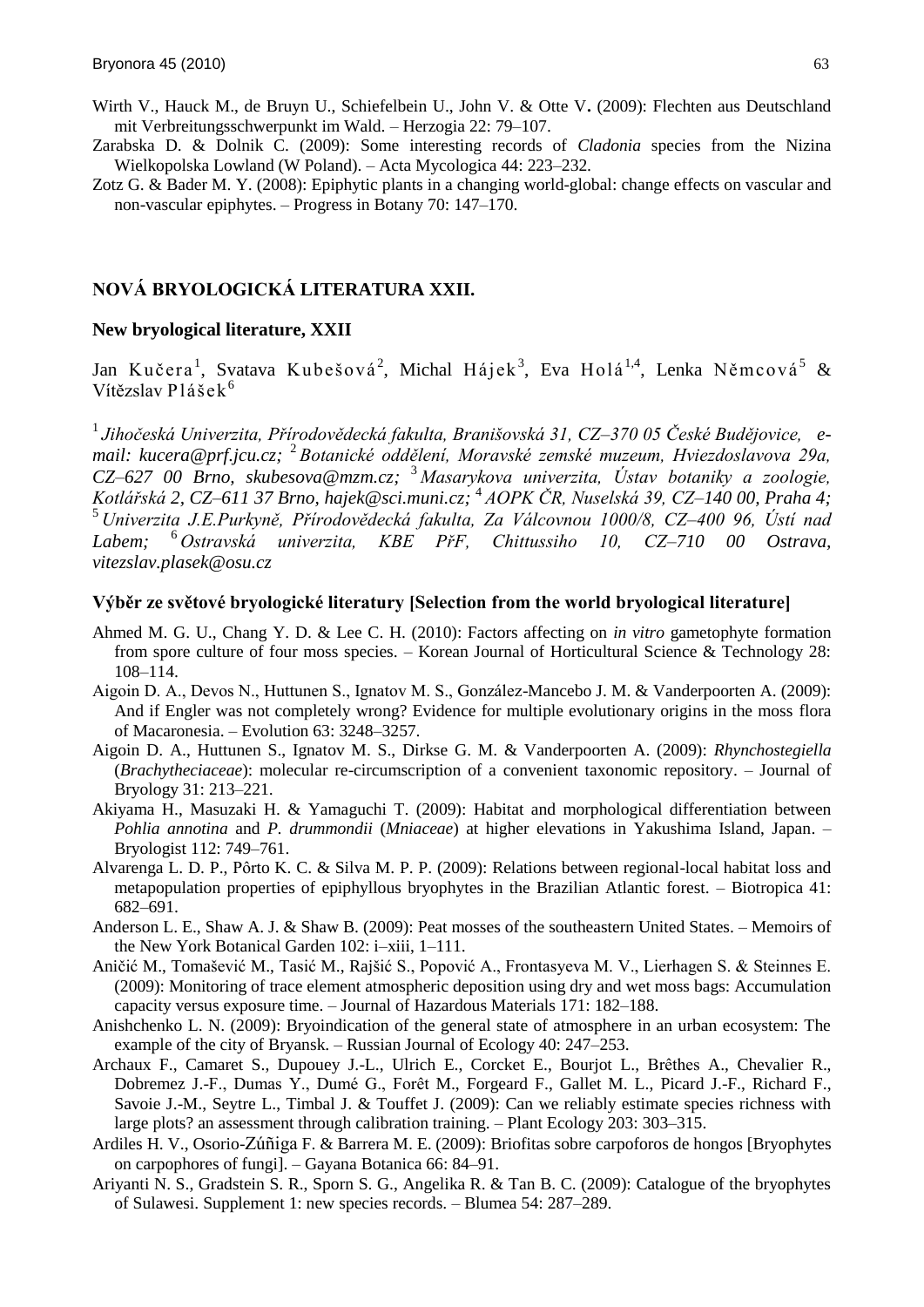- Aziz M. N. & Vohra J. N. (2008): *Pottiaceae* (*Musci*) of India. Bishen Singh Mahendra Pal Singh, Dehra Dun, India. [v+366 pp.]
- Baisheva E. Z., Zhigunova S. N., Martynenko V. B. & Shirokikh P. S. (2009): Ecological and phytocenotic features of the bryophyte component of water protection forests on the Ufa Plateau. – Russian Journal of Ecology 40: 180–186.
- Bakalin V. A. (2009): Hepatic flora and phytogeography of Kamchatka and adjacent areas. KMK Scientific Press, Moscow. [368 pp.]
- Bakalin V. A. (2010): Hepaticae of the Kuril Islands (northwestern Pacific): a transoceanic route from circumboreal to East Asian flora. – Annales Botanici Fennici 47: 81–105.
- Bakalin V. A., Choi S.-S. & Sun B. Y. (2009): Two new species of *Jungermanniaceae* from Asiatic Russia. – Arctoa 18: 151–162.
- Bardunov L. V. (ed.) (2008): Mokhoobraznye [Bryophytes]. In: Krasnaya kniga Rossijskoj Federacii (rasteniya i griby), p. 599–662, Ministerstvo prirodnykh resursov i ekologii RF, Moskva.
- Beerling D. J. & Franks P. J. (2009): Evolution of stomatal function in , lower land plants. New Phytologist 183: 921–925.
- Beike A. K. & Rensing S. A. (2010): The *Physcomitrella patens* genome a first stepping stone towards understanding bryophyte and land plant evolution. – Tropical Bryology 31: 43–50.
- Beike A. K., Decker E. L., Frank W., Lang D., Vervliet-Scheebaum M., Zimmer A. D. & Reski R. (2010): Applied bryology – bryotechnology. – Tropical Bryology 31: 22–32.
- Bell N. E. & Hyvönen J. (2010): A phylogenetic circumscription of *Polytrichastrum* (*Polytrichaceae*): reassessment of sporophyte morphology supports molecular phylogeny. – American Journal of Botany 97: 566–578.
- Bell N. E. & Hyvönen J. (2010): Phylogeny of the moss class *Polytrichopsida* (*Bryophyta*): Generic-level structure and incongruent gene trees. – Molecular Phylogenetics and Evolution 55: 381–398.
- Bergamini A., Ungricht S. & Hofmann H. (2009): An elevational shift of cryophilous bryophytes in the last century – an effect of climate warming?. – Diversity and Distributions 15: 871–879.
- Berglund H., O'Hara R. B. & Jonsson B. G. (2009): Quantifying habitat requirements of tree-living species in fragmented boreal forests with Bayesian methods. – Conservation Biology 23: 1127–1137.
- Bidartondo M. I. & Duckett J. G. (2010): Conservative ecological and evolutionary patterns in liverwortfungal symbioses. – Proceedings of the Royal Society B – Biological Sciences 277: 485–492.
- Bisang I., Bergamini A. & Lienhard L. (2009): Environmental-friendly farming in Switzerland is not hornwort-friendly. – Biological Conservation 142: 2104–2113.
- Blockeel T. L., Rothero G. P. & Long D. G. (2009): *Tortula inermis* and *Schistidium helveticum*, two mosses from Scotland, new to the British Isles. – Journal of Bryology 31: 174–179.
- Boiko M. F. (2008): A checklist of bryobionta of Ukraine (taxonomic review, superspecies taxa). Chornomorski Botanical Journal 4: 151–160.
- Bonfante P. & Selosse M.-A. (2010): A glimpse into the past of land plants and of their mycorrhizal affairs: from fossils to evo-devo. – New Phytologist 186: 267–270.
- Bonnett S. A. F., Ostle N. & Freeman C. (2010): Short-term effect of deep shade and enhanced nitrogen supply on *Sphagnum capillifolium* morphophysiology. – Plant Ecology 207: 347–358.
- Boquete M. T., Fernández J. A., Aboal J. R., Real C. & Carballeira A. (2009): Spatial structure of trace elements in extensive biomonitoring surveys with terrestrial mosses. – Science of the Total Environment 408: 153–162.
- Borges P. A. V. & Gabriel R. (2009): Predicting extinctions on oceanic islands: arthropods and bryophytes. – Universidade dos Açores, Angra do Heroìsmo.
- Borovichev E. A., Kalinauskaitė & Konstantinova N. A. (2009): On the distribution of *Conocephalum conicum* and *C. salebrosum* (*Marchantiophyta*) in Russia. – Arctoa 18: 115–120.
- Botting R. S. & DeLong C. (2009): Macrolichen and bryophyte responses to coarse woody debris characteristics in sub-boreal spruce forest. – Forest Ecology and Management 258, Suppl.: S85–S94.
- Boyd R. S., Wall M. A. & Jaffre T. (2009): Do tropical nickel hyperaccumulators mobilize metals into epiphytes? A test using bryophytes from New Caledonia. – Northeastern Naturalist 16, Special Issue 5: 139–154.
- Breeuwer A., Heijmans M. M. P. D., Gleichman M., Robroek B. J. M. & Berendse F. (2009): Response of *Sphagnum* species mixtures to increased temperature and nitrogen availability. – Plant Ecology 204: 97– 111.
- Breeuwer A., Robroek B. J. M., Limpens J., Heijmans M. M. P. D., Schouten M. G. C. & Berendse F. (2009): Decreased summer water table depth affects peatland vegetation. – Basic and Applied Ecology 10: 330–339.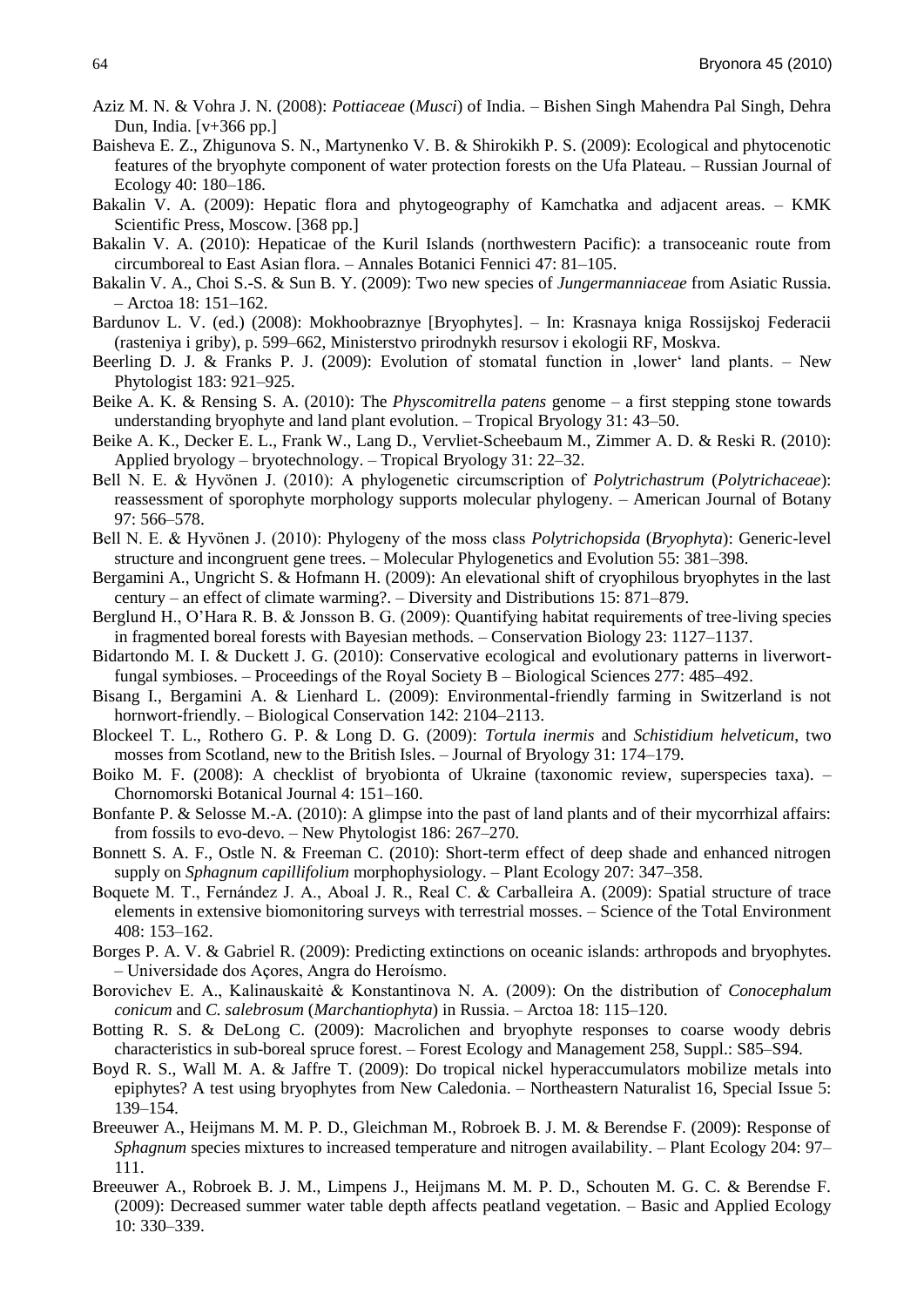- Briscoe L. R. E., Harris T. B., Broussard W., Dannenberg E., Olday F. C. & Rajakaruna N. (2009): Bryophytes of adjacent serpentine and granite outcrops on the Deer Isles, Maine, USA. – Rhodora 111: 1–20.
- Brown S. M., Petrone R. M., Mendoza C. & Devito K. J. (2010): Surface vegetation controls on evapotranspiration from a sub-humid western boreal plain wetland. – Hydrological Processes 24: 1072– 1085.
- Callaghan D. A. & Ashton P. A. (2009): Rarity and site selection for bryophyte conservation. Biodiversity and Conservation 18: 1259–1272.
- Câmara P. E. A. S. & Kellogg E. A. (2010): Morphology and development of leaf papillae in *Sematophyllaceae*. – Bryologist 113: 22–33.
- Campisi P., Dia M. G. & Provenzano F. (2009): Analysis of the epiphytic bryophyte diversity of Sicily. Plant Biosystems 143, Suppl. 1: S104–S112.
- Caners R. T., Macdonald S. E. & Belland R. J. (2009): Recolonization potential of bryophyte diaspore banks in harvested boreal mixed-wood forest. – Plant Ecology 204: 55–68.
- Cano M. J., Jiménez J. F., Gallego T. M., Jiménez J. A. & Guerra J. (2009): Phylogenetic relationships in the genus *Hennediella* (*Pottiaceae*, *Bryophyta*) inferred from nrITS sequence data. – Plant Systematics and Evolution 281: 209–216.
- Caruso A. & Rudolphi J. (2009): Influence of substrate age and quality on species diversity of lichens and bryophytes on stumps. – Bryologist 112: 520–531.
- Casas C., Brugués M., Cros R. M., Sérgio C. & Infante M. (2009): Handbook of liverworts and hornworts of the Iberian Peninsula and the Balearic Islands. – Institut d'Estudis Catalans, Barcelona. [177 pp.]
- Cesa M., Bizzotto A., Ferraro C., Fumagalli F. & Nimis P. L. (2009): S.TR.E.A.M., system for trace element assessment with mosses. An equation to estimate mercury concentration in freshwaters. – Chemosphere 75: 858–865.
- Cesa M., Bizzotto A., Ferraro C., Fumagalli F. & Nimis P. L. (2010): Palladio, an index of trace element alteration for the river Bacchiglione based on *Rhynchostegium riparioides* moss bags. – Water, Air and Soil Pollution 208: 59–77.
- Cezón K., Muñoz J., Hedenäs L. & Huttunen S. (2010): *Rhynchostegium confusum*, a new species from the Iberian Peninsula and its relation to *R. confertum* based on morphological and molecular data. – Journal of Bryology 32: 1–8.
- Charron A. J. & Quatrano R. S. (2009): Between a rock and a dry place: the water-stressed moss. Molecular Plant 2: 478–486.
- Chen L., Liu W.-Y. & Wang G.-S. (2010): Estimation of epiphytic biomass and nutrient pools in the subtropical montane cloud forest in the Ailao Mountains, south-western China. – Ecological Research 25: 315–325.
- Chen Y.-Y., Lou Y.-X., Guo S.-L. & Cao T. (2009): Successful tissue culture of the medicinal moss *Rhodobryum giganteum* and factors influencing proliferation of its protonemata. – Annales Botanici Fennici 46: 516–524.
- Churchill S. P. (2009): Moss diversity and endemism of the tropical Andes. Annals of the Missouri Botanical Garden 96: 434–449.
- Chytrý M., Danihelka J., Horsák M., Kočì M., Kubeńová S., Lososová Z., Otýpková Z., Tichý L., Martynenko V. B. & Baisheva E. Z. (2010): Modern analogues from the Southern Urals provide insights into biodiversity change in the early Holocene forests of Central Europe. – Journal of Biogeography 37: 767–780.
- Cleavitt N. L., Dibble A. C. & Werier D. A. (2009): Influence of tree composition upon epiphytic macrolichens and bryophytes in old forests of Acadia National Park, Maine. – Bryologist 112: 467–487.
- Cogoni A., Scrugli A., Cortis P. (2009): Bryophyte flora of some temporary pools in Sardinia and Corsica. – Plant Biosystems 143, Suppl. 1: S97–S103.
- Cole C., Stark L. R., Bonine M. L. & McLetchie D. N. (2010): Transplant survivorship of bryophyte soil crusts in the Mojave desert. – Restoration Ecology 18: 198–205.
- Cooper D. J., Wolf E. C., Colson C., Vering W., Granda A. & Meyer M. (2010): Alpine peatlands of the Andes, Cajamarca, Peru. – Arctic Antarctic and Alpine Research 42: 19–33.
- Corrales A., Duque A., Uribe J. & Londoño V. (2010): Abundance and diversity patterns of terrestrial bryophyte species in secondary and planted montane forests in the northern portion of the Central Cordillera of Colombia. – Bryologist 113: 8–21.
- Coşkun M., Yurukova L., Çayir A., Coşkun M. & Gecheva G. (2009): Cross-border response of mosses to heavy metal atmospheric deposition in Southeastern Bulgaria and European Turkey. – Environmental Monitoring and Assessment 157: 529–537.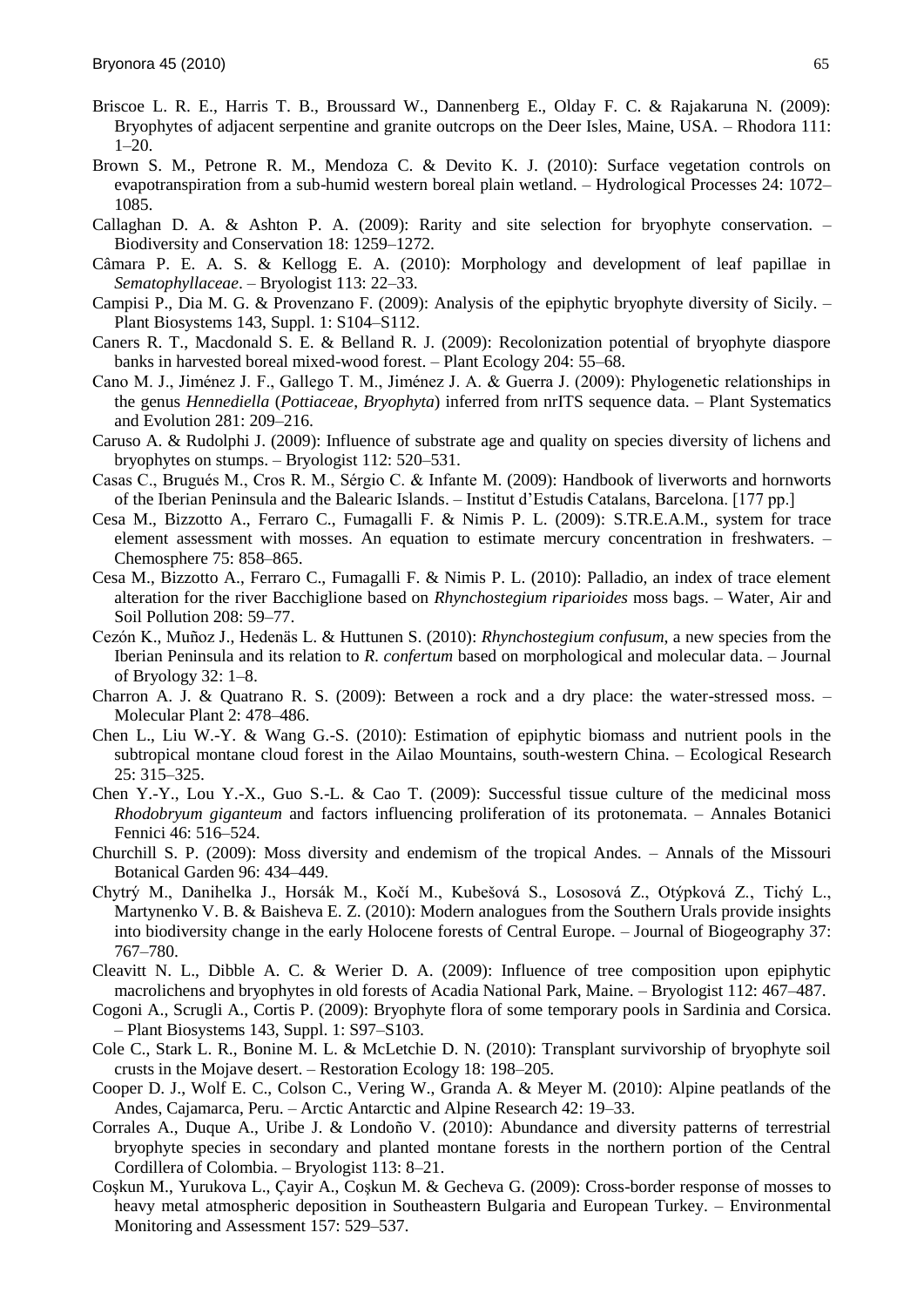- Cranwell L. M. & Srivastava S. K. (2009): An early Cretaceous (Hauterivian) spore-pollen assemblage from southern Chile. – Palynology 33: 241–280.
- Croisier E., Rempt M. & Pohnert G. (2010): Survey of volatile oxylipins and their biosynthetic precursors in bryophytes. – Phytochemistry 71: 574–580.
- Cuello A. N. L. & Cleef A. M. (2009): The páramo vegetation of Ramal de Guaramacal, Trujillo State, Venezuela. 2. Azonal vegetation. – Phytocoenologia 39: 389–409.
- Cui X., Gu S., Wu J. & Tang Y. (2009): Photosynthetic response to dynamic changes of light and air humidity in two moss species from the Tibetan Plateau. – Ecological Research 24: 645–653.
- Czernyadjeva I. V. & Ignatov M. S. (2009): Recent bryological literature of East Europe and North Asia. VIII. – Arctoa 18: 229–248.
- da Costa D. P. (2009): Crittogame brasiliane, a review of Giuseppe Raddi bryophyte collections in the state of Rio de Janeiro. – Journal of Bryology 31: 222–233.
- da Costa D. P. & dos Santos N. D. (2009): Liverwort conservation in the Atlantic rain forest of Southeastern Brazil: a regional survey in Rio de Janeiro state. – Acta Botanica Brasilica 23: 913–922.
- da Silva M. A. S., Simabukuro E. A. & Porto K. C. (2009): Effect of water availability on spore germination of the moss *Octoblepharum albidum* from Brazilian Atlantic Forest. – Journal of Bryology 31: 169–173.
- Danilkiv I. S., Ignatova E. A. & Lobachevska O. V. (2009): Chromosome numbers of *Schistidium* (*Grimmiaceae*, *Bryophyta*). – Arctoa 18: 225–228.
- Davey M. L. & Currah R. S. (2009): *Atradidymella muscivora* gen. et sp. nov. (*Pleosporales*) and its anamorph *Phoma muscivora* sp. nov.: a new pleomorphic pathogen of boreal bryophytes. – American Journal of Botany 96: 1281–1288.
- Davey M. L., Tsuneda A. & Currah R. S. (2009): Pathogenesis of bryophyte hosts by the ascomycete *Atradidymella muscivora*. – American Journal of Botany 96: 1274–1280.
- de Alencar I. C. A., da Costa D. P. & de Araujo D. S. D. (2009): Bryophytes of Restinga de Jurubatiba National Park, Rio de Janeiro State, Brazil. – Acta Botanica Brasilica 23: 558–570.
- de Oliveira H. C. & Bastos C. J. P. (2009): *Jungermanniales* (*Marchantiophyta*) of the Ibiapaba Plateau, Ceará state, Brazil. – Acta Botanica Brasilica 23: 1202–1209.
- de Oliveira S. M., ter Steege H., Cornelissen J. H. C. & Gradstein S. R. (2009): Niche assembly of epiphytic bryophyte communities in the Guianas: a regional approach. – Journal of Biogeography 36: 2076–2084.
- Dengler J. (2009): A flexible multi-scale approach for standardised recording of plant species richness patterns. – Ecological Indicators 9: 1169–1178.
- Dias E., Mendes C. & Shaw J. (2009): *Sphagnum recurvum* P.Beauv. on Terceira, Azores, new to Macaronesia-Europe. – Journal of Bryology 31: 199–201.
- Díaz I. A., Sieving K. E., Peña-Foxon M. E., Larraín J. & Armesto J. J. (2010): Epiphyte diversity and biomass loads of canopy emergent trees in Chilean temperate rain forests: A neglected functional component. – Forest Ecology and Management 259: 1490–1501.
- Dibble A. C., Miller N. G., Hinds J. W. & Fryday A. M. (2009): Lichens and bryophytes of the alpine and subalpine zones of Katahdin, Maine, I: Overview, ecology, climate and conservation aspects. – Bryologist 112: 651–672.
- Dirkse G. M. & Brugués M. (2010): *Entosthodon kroonkurk* (*Bryophyta*: *Funariaceae*), a new species from the Iberian Peninsula and Macaronesia. – Journal of Bryology 32: 133–139.
- Dirkse G. M. & Losada-Lima A. (2010): *Andreaea* Hedw. in the Canary Islands. Journal of Bryology 32: 51–55.
- Dmuchowski W. & Bytnerowicz A. (2009): Long-term (1992–2004) record of lead, cadmium, and zinc air contamination in Warsaw, Poland: Determination by chemical analysis of moss bags and leaves of Crimean linden. – Environmental Pollution 157: 3413–3421.
- Donath T. W. & Eckstein R. L. (2010): Effects of bryophytes and grass litter on seedling emergence vary by vertical seed position and seed size. – Plant Ecology 207: 257–268.
- dos Santos N. D. & da Costa D. P. (2010): Phytogeography of the liverwort flora of the Atlantic Forest of southeastern Brazil. – Journal of Bryology 32: 9–22.
- Dragović S. & Mihailović N. (2009): Analysis of mosses and topsoils for detecting sources of heavy metal pollution: multivariate and enrichment factor analysis. – Environmental Monitoring and Assessment 157: 383–390.
- Dragović S., Mihailović N. & Gajić B. (2010): Quantification of transfer of <sup>238</sup>U, <sup>226</sup>Ra, <sup>232</sup>Th, <sup>40</sup>K and <sup>137</sup>Cs in mosses of a semi-natural ecosystem. – Journal of Environmental Radioactivity 101: 159–164.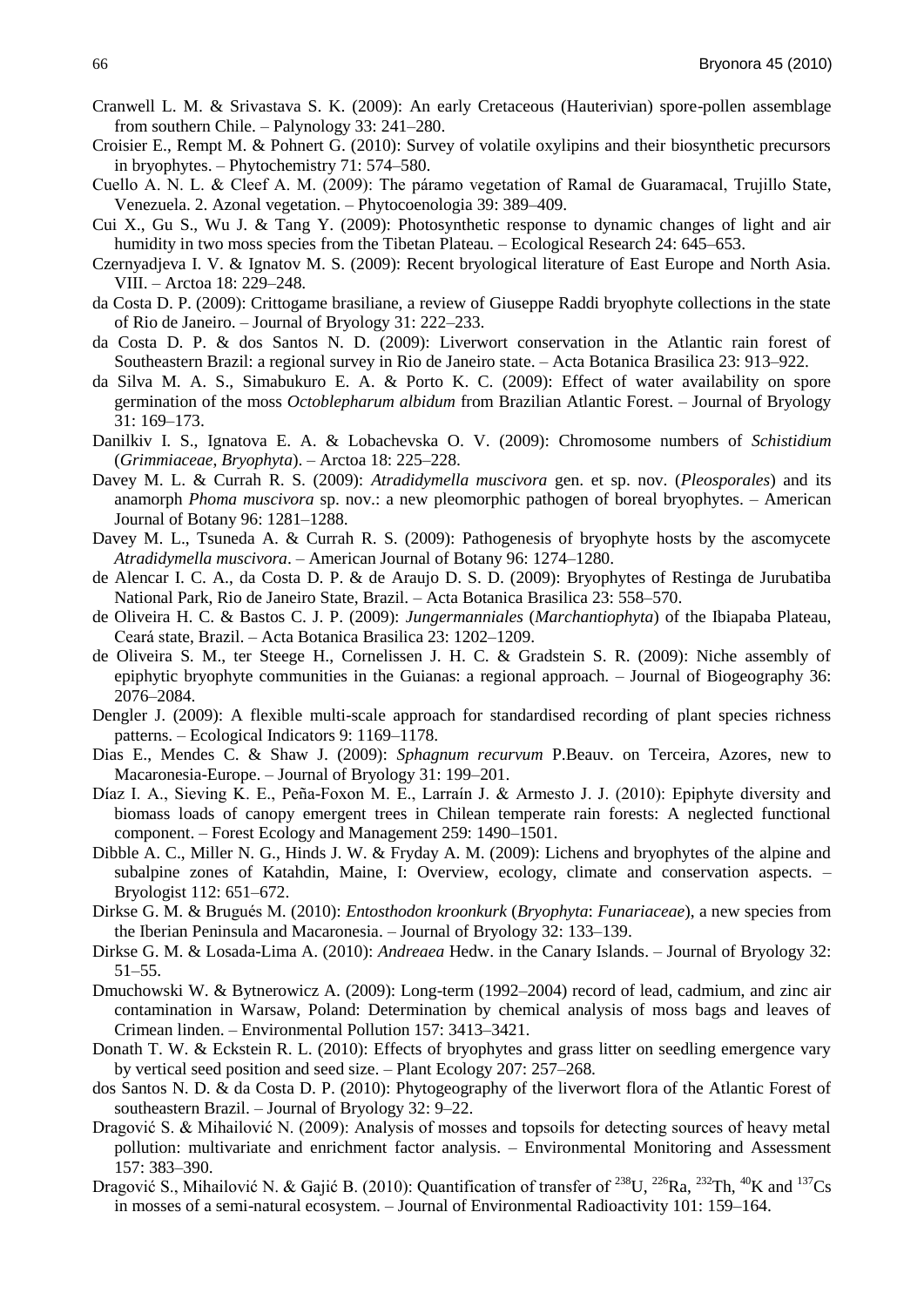- Draper I. & Hedenäs L. (2009): Circumscription of European taxa within the *Sciuro-hypnum reflexum* complex (*Brachytheciaceae*, *Bryophyta*), based on molecular and morphological data. – Taxon 58: 572– 584.
- Drozd P., Dolný A., Kočárek P., Plášek V. & al. (2009): Patterns of abundance and higher taxa composition of moss arthropod association in submountain and mountain forest ecosystem. – Nowellia Bryologica 38: 19–26.
- Duckett J. G., Pressel S., P'ng K. M. Y. & Renzaglia K. S. (2009): Exploding a myth: the capsule dehiscence mechanism and the function of pseudostomata in *Sphagnum*. – New Phytologist 183: 1053– 1063.
- Duckett J. G., Pressel S., P'ng K. M. Y. & Renzaglia K. S. (2010): The *Sphagnum* air-gun mechanism resurrected? Not with a closer look. – New Phytologist 185: 889–891.
- Dymytrova L. (2009): Epiphytic lichens and bryophytes as indicators of air pollution in Kyiv city (Ukraine). – Folia Cryptogamica Estonica 46: 33–44.
- Ellis C. J. & Ellis S. C. (2010): Quantifying the role of deterministic assembly and stochastic drift in a natural community of Arctic mosses. – Oikos 119: 465–474.
- Ellis L. T. & Harrington A. J. (2009): Type specimens of Arctic mosses in Robert Brown's herbarium (BM). – Journal of Bryology 31: 277–279.
- Engel J. J. & He X. (2010): Studies on *Lophocoleaceae*. XIX. The systematic identity of *Cyanolophocolea* R. M. Schust., an intriguing liverwort from New Zealand and Australia, based on morphological and molecular evidence. – Bryologist 113: 149–163.
- Erzberger P. (2009): The genera *Grimmia* and *Coscinodon* (*Grimmiaceae*, *Musci*) in Hungary. Studia Botanica Hungarica 40: 37–124.
- Ewald J. (2009): Epigeic bryophytes do not improve bioindication by Ellenberg values in mountain forests. – Basic and Applied Ecology 10: 420–426.
- Ezer T., Kara R. & Duzenli A. (2009): The succession, habitat affinity, and life-forms of epiphytic bryophytes in the Turkish oak (*Quercus cerris*) forests on Mount Musa. – Ekoloji 18: 8–15.
- Farrick K. K. & Price J. S. (2009): Ericaceous shrubs on abandoned block-cut peatlands: Implications for soil water availability and *Sphagnum* restoration. – Ecohydrology 2: 530–540.
- Fedosov V. E. & Ignatova E. A. (2008): The genus *Bryoerythrophyllum* (*Pottiaceae*, *Bryophyta*) in Russia. – Arctoa 17: 19–38.
- Feldberg K., Hentschel J., Bombosch A., Long D. G., Váňa J. & Heinrichs J. (2009): Transfer of *Gottschelia grollei*, *G. patoniae* and *Scaphophyllum speciosum* to *Solenostoma* based on chloroplast DNA *rbc*L sequences. – Plant Systematics and Evolution 280: 243–250.
- Feldberg K., Váňa J., Hentschel J. & Heinrichs J. (2010): Currently accepted species and new combinations in *Jamesonielloideae* (*Adelanthaceae*, *Jungermanniales*). – Cryptogamie Bryologie 31: 125–133.
- Feldberg K., Váňa J., Long D. G., Shaw A. J., Hentschel J. & Heinrichs J. (2010): A phylogeny of *Adelanthaceae* (*Jungermanniales*, *Marchantiophyta*) based on nuclear and chloroplast DNA markers, with comments on classification, cryptic speciation and biogeography. – Molecular Phylogenetics and Evolution 55: 293–304.
- Feldberg K., Váňa J., Zhu R.-L. & Heinrichs J. (2010): The systematic position of *Pedinophyllum* (*Marchantiophyta*: *Jungermanniales*). – Cryptogamie Bryologie 31: 125–133.
- Ferguson A. V., Pharo E. J., Kirkpatrick J. B. & Marsden-Smedley J. B. (2009): The early effects of fire and grazing on bryophytes and lichens in tussock grassland and hummock sedgeland in north-eastern Tasmania. – Australian Journal of Botany 57: 556–561.
- Fernández J. A., Aboal J. R. & Carballeira A. (2010): Testing differences in methods of preparing moss samples. Effect of washing on *Pseudoscleropodium purum*. – Environmental Monitoring and Assessment 163: 669–684.
- Figueiredo A. C., Sim-Sim M., Barroso J. G., Pedro L. G., Esquìvel M. G., Fontinha S., Luìs L., Martins S., Lobo C. & Stech M. (2009): Liverwort *Radula* species from Portugal: chemotaxonomical evaluation of volatiles composition. – Flavour and Fragrance Journal 24: 316–325.
- Frahm J.-P. & Ho B.-C. (2010): Discovery of a natural hybrid between *Bruchia vogesiaca* Schwägr. and *Trematodon ambiguus* (Hedw.) Hornsch. (*Musci*, *Bruchiaceae*). – Cryptogamie Bryologie 31: 95–99.
- Fraile-Escanciano A., Garciadeblás B., Rodrìguez-Navarro A. & Benito B. (2009): Role of ENA ATPase in Na<sup>+</sup> efflux at high pH in bryophytes. – Plant Molecular Biology 71: 599–608.
- Frey W. (ed.) (2009): Syllabus of plant families. Adolf Engler's Syllabus der Pflanzenfamilien.13th edition. Part 3. Bryophytes and seedless vascular plants. – Gebr. Borntraeger Verlagsbuchhandlung, Stuttgart. [ix+419 pp.]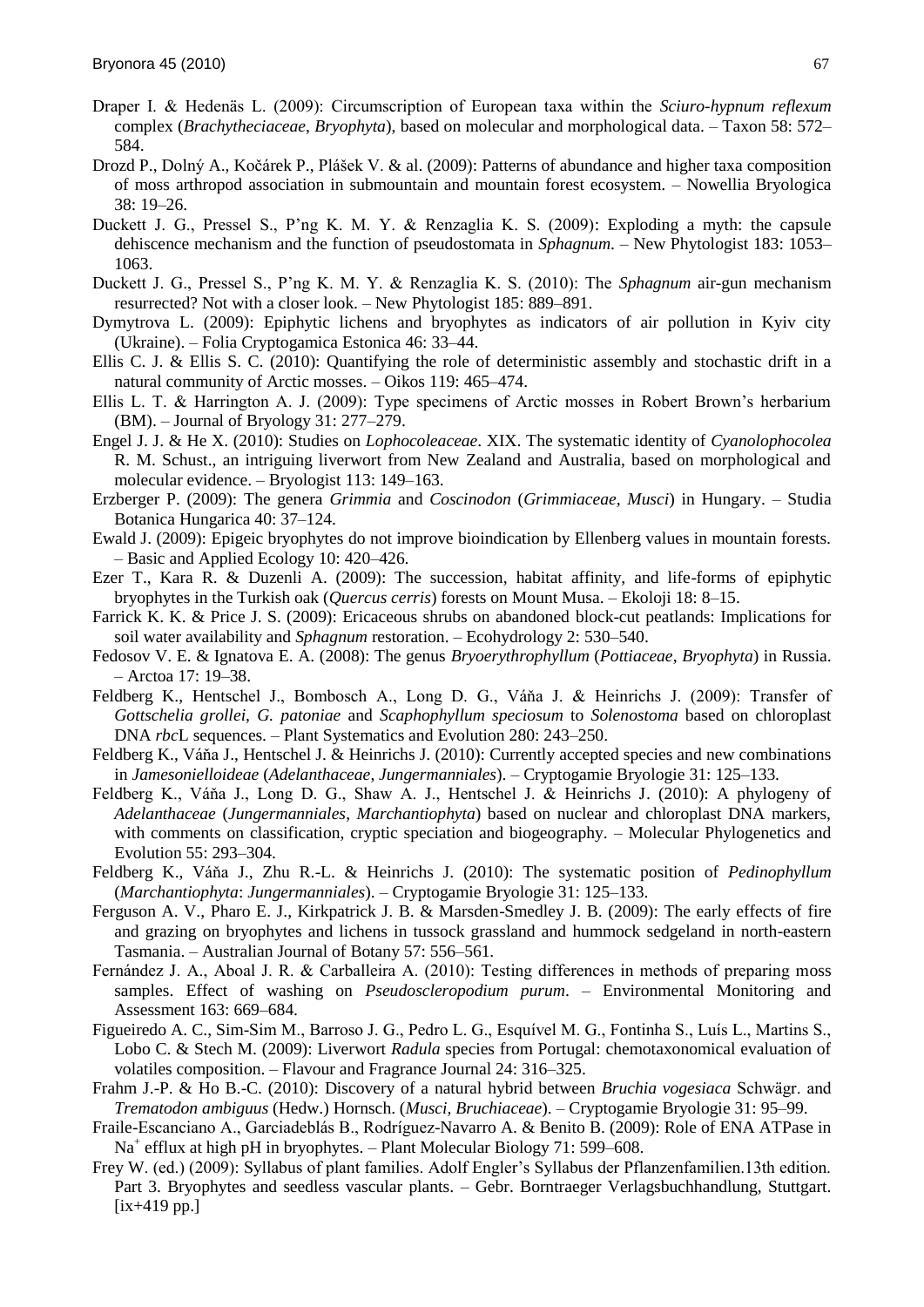- Frey W. & Kürschner H. (2009): New records of bryophytes from Afghanistan with a note on the bryological exploration of the country. – Nova Hedwigia 88: 503–511.
- Frey W. & Kürschner H. (2010): New and noteworthy records to the bryophyte flora of Iran. Nova Hedwigia 90: 503–512.
- Fritz O. & Heilmann-Clausen J. (2010): Rot holes create key microhabitats for epiphytic lichens and bryophytes on beech (*Fagus sylvatica*). – Biological Conservation 143: 1008–1016.
- Fritz O., Brunet J. & Caldiz M. (2009): Interacting effects of tree characteristics on the occurrence of rare epiphytes in a Swedish beech forest area. – Bryologist 112: 488–505.
- Fudali E., Szczepański M., Rusińska A., Rosadziński S. & Wolski G. (2009): The current distribution in Poland of some European neophytic bryophytes with supposed invasive tendencies. – Acta Societatis Botanicorum Poloniae 78: 73–80.
- Fuselier L., Davison P. G., Clements M., Shaw B., Devos N., Heinrichs J., Hentschel J., Sabovljević M., Szövényi P., Schuette S., Hofbauer W. & Shaw A. J. (2009): Phylogeographic analyses reveal distinct lineages of the liverworts *Metzgeria furcata* (L.) Dumort. and *Metzgeria conjugata* Lindb. (*Metzgeriaceae*) in Europe and North America. – Biological Journal of the Linnean Society 98: 745– 756.
- Gapeeva M. V., Dolotov A. V. & Chemeris E. V. (2010): Prospects of using mosses (*Fontinalis antipyretica* Hedw. and *Pylaisia polyantha* (Hedw.) Bruch et al.) as indicators of environmental contamination with heavy metals. – Russian Journal of Ecology 41: 28–31.
- Glenny D., Engel J. J. & He-Nygrén X. (2009): The systematic identity of *Chiloscyphus trichocoleoides*, a new liverwort species from New Zealand, uncovered by morphological and molecular evidence. – Journal of Bryology 31: 93–105.
- Goffinet B., Buck W. R. & Shaw A. J. (2009): Addenda to the classification of mosses. I. *Andreaeophytina* stat. nov. and *Andreaeobryophytina* stat. nov. – Bryologist 112: 856–857.
- Gogo S. & Pearce D. M. E. (2009): Carbon, cations and CEC: Interactions and effects on microbial activity in peat. – Geoderma 153: 76–86.
- González-Mancebo J. M., Draper I., Lara F., Marrero J. D., Muñoz J., Patiño J., Romaguera F. & Vanderpoorten A. (2009): Amendments to the bryophyte flora of the Cape Verde and Canary Islands. – Cryptogamie Bryologie 30: 433–441.
- González-Miqueo L., Elustondo D., Lasheras E. & Santamaría J. M. (2010): Use of native mosses as biomonitors of heavy metals and nitrogen deposition in the surroundings of two steel works. – Chemosphere 78: 965–971.
- González-Miqueo L., Elustondo D., Lasheras E., Bermejo R. & Santamarìa J. M. (2009): Spatial trends in heavy metals and nitrogen deposition in Navarra (Northern Spain) based on moss analysis. – Journal of Atmospheric Chemistry 62: 59–72.
- Gornall J. L., Woodin S. J., Jónsdóttir I. S. & van der Wal R. (2009): Herbivore impacts to the moss layer determine tundra ecosystem response to grazing and warming. – Oecologia 161: 747–758.
- Górski P. (2009): The rediscovery of the liverworts *Anastrophyllum donnianum* and *A*. *saxicola* in Central Europe (Slovakia, Tatra Mountains). – Cryptogamie Bryologie 30: 409–414.
- Górski P. (2010): *Nardia compressa* a liverwort new to Slovakia found in the Tatra Mountains. Cryptogamie Bryologie 31: 199–203.
- Gradstein R. & Culmsee H. (2010): Bryophyte diversity on tree trunks in montane forests of Central Sulawesi, Indonesia. – Tropical Bryology 31: 95–105.
- Graf M. & Rochefort L. (2009): Examining the peat-accumulating potential of fen vegetation in the context of fen restoration of harvested peatlands. – Ecoscience 16: 158–166.
- Graf M. D. & Rochefort L. (2010): Moss regeneration for fen restoration: field and greenhouse experiments. – Restoration Ecology 18: 121–130.
- Graham L. E., Cook M. E., Hanson D. T., Pigg K. B. & Graham J. M. (2010): Structural, physiological, and stable carbon isotopic evidence that the enigmatic paleozoic fossil prototaxites formed from rolled liverwort mats. – American Journal of Botany 97: 268–275.
- Granath G., Wiedermann M. M. & Strengbom J. (2009): Physiological responses to nitrogen and sulphur addition and raised temperature in *Sphagnum balticum*. – Oecologia 161: 481–490.
- Granzow de la Cerda I. & Duell R. P. G. (2009): *Anomodon longifolius* and *A. thraustus* (*Anomodontaceae*) new to North America, north of Mexico. – Bryologist 112: 606–610.
- Groen K. E., Stieha C. R., Crowley P. H. & McLetchie D. N. (2010): Sex-specific plant responses to light intensity and canopy openness: implications for spatial segregation of the sexes. – Oecologia 162: 561– 570.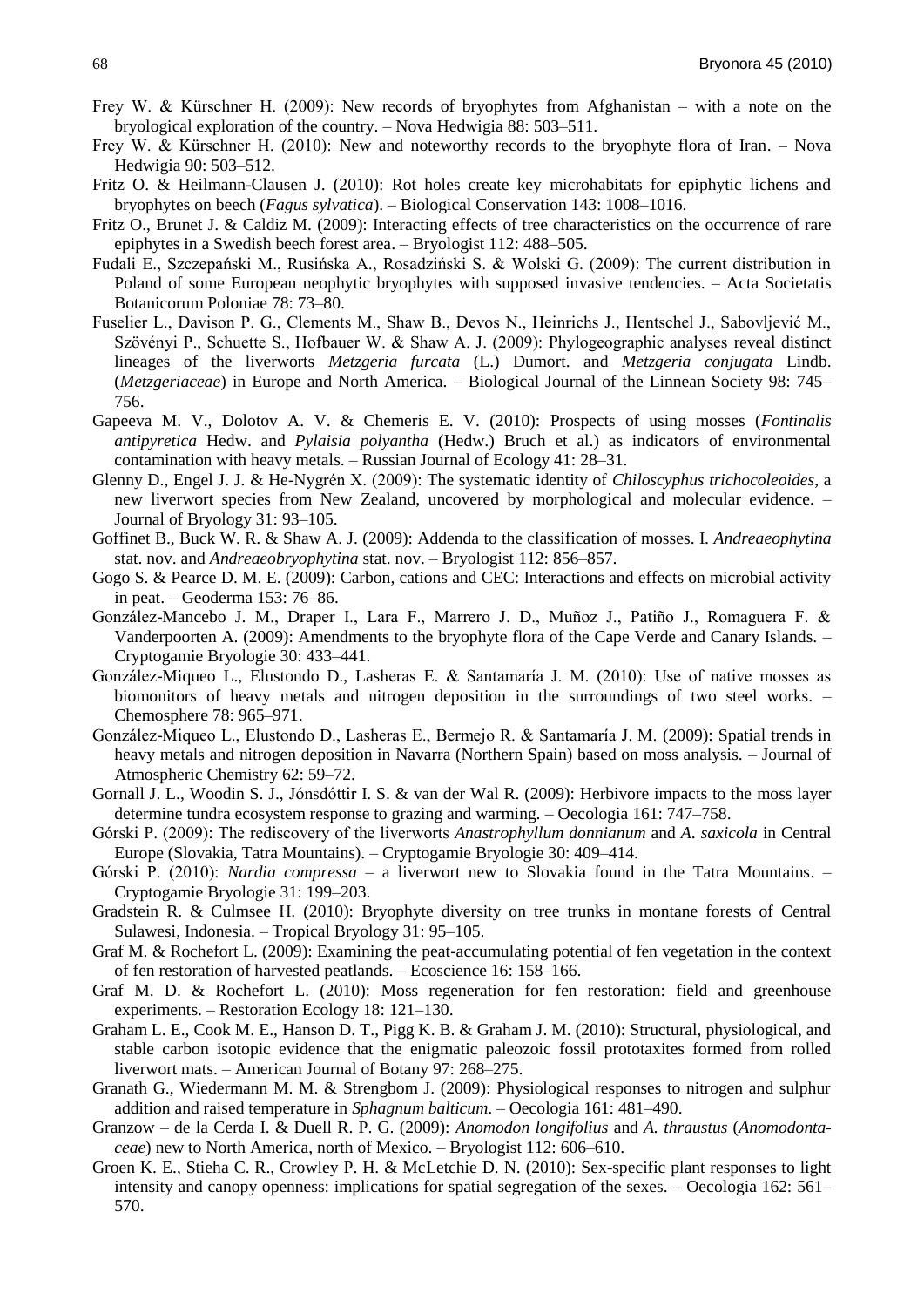- Groen K. E., Stieha C. R., Crowley P. H. & McLetchie D. N. (2010): Sex-specific plant responses to two light levels in the liverwort *Marchantia inflexa* (*Marchantiaceae*). – Bryologist 113: 81–89.
- Gundale M. J., Gustafsson H. & Nilsson M.-C. (2009): The sensitivity of nitrogen fixation by a feathermoss-cyanobacteria association to litter and moisture variability in young and old boreal forests. – Canadian Journal of Forest Research – Revue Canadienne de Recherche Forestière 39: 2542–2549.
- Gurnell A. M., O'Hare J. M., O'Hare M. T., Dunbar M. J. & Scarlett P. M. (2010): An exploration of associations between assemblages of aquatic plant morphotypes and channel geomorphological properties within British rivers. – Geomorphology 116: 135–144.
- Haines W. P. & Renwick J. A. A. (2009): Bryophytes as food: comparative consumption and utilization of mosses by a generalist insect herbivore. – Entomologia Experimentalis Et Applicata 133: 296–306.
- Hájek T. (2009): Habitat and species controls on *Sphagnum* production and decomposition in a mountain raised bog. – Boreal Environment Research 14: 947–958.
- Hansen B. B., Aanes R. & Sæther B.-E. (2010): Feeding-crater selection by high-arctic reindeer facing iceblocked pastures. – Canadian Journal of Zoology – Revue Canadienne de Zoologie 88: 170–177.
- Harris E. S. J. & Yang B. (2009): Variation and standardization in the use of a Chinese medicinal moss. Economic Botany 63: 190–203.
- Harris E. S. J. (2009): Phylogenetic and environmental lability of flavonoids in a medicinal moss. Biochemical Systematics and Ecology 37: 180–192.
- Hässel de Menéndez G. G. (2009): Catalogue of *Marchantiophyta* and *Anthocerotophyta* of southern South America. – Beihefte zur Nova Hedwigia 134: 1–672.
- Hatanaka R. & Sugawara Y. (2010): Development of desiccation tolerance and vitrification by preculture treatment in suspension-cultured cells of the liverwort *Marchantia polymorpha*. – Planta 231: 965–976.
- Hedenäs L. (2009): Haplotype variation of relevance to global and European phylogeography in *Sarmentypnum exannulatum* (*Bryophyta*: *Calliergonaceae*). – Journal of Bryology 31: 145–158.
- Hedenäs L. (2009): Relationships among Arctic and non-Arctic haplotypes of the moss species *Scorpidium cossonii* and *Scorpidium scorpioides* (*Calliergonaceae*). – Plant Systematics and Evolution 277: 217– 231.
- Hedenäs L. (2010): Global relationships and European phylogeography in the *Kindbergia praelonga* complex (*Brachytheciaceae*, *Bryophyta*). – Tropical Bryology 31: 81–90.
- Hedenäs L. & Bennike O. (2008): A Plio Pleistocene moss assemblage from Store Koldewey, NE Greenland. – Lindbergia 33: 23–37.
- Hedenäs L. & Rosborg C. (2008): *Pseudocalliergon* is nested within *Drepanocladus* (*Bryophyta*: *Amblystegiaceae*). – Lindbergia 33: 67–74.
- Hedenäs L., Bisang I., Korpelainen H. & Cronholm B. (2010): The true sex ratio in European *Pseudocalliergon trifarium* (*Bryophyta*: *Amblystegiaceae*) revealed by a novel molecular approach. – Biological Journal of the Linnean Society 100: 132–140.
- Heinrichs J., Feldberg K., Kreier H.-P. & Váňa J. (2010): DNA-based identification of *Herbertus* species on Gough Island, South Atlantic Ocean. – Cryptogamie Bryologie 31: 67–74.
- Heinrichs J., Hentschel J., Feldberg K., Bombosch A. & Schneider H. (2009): Phylogenetic biogeography and taxonomy of disjunctly distributed bryophytes. – Journal of Systematics and Evolution 47: 497–508.
- Heinrichs J., Klugmann F., Hentschel J. & Schneider H. (2009): DNA taxonomy, cryptic speciation and diversification of the Neotropical-African liverwort, *Marchesinia brachiata* (*Lejeuneaceae*, *Porellales*). – Molecular Phylogenetics and Evolution 53: 113–121.
- Hentschel J., von Konrat M. J., Pocs T., Schaefer-Verwimp A., Shaw A. J., Schneide H. & Heinrichs J. (2009): Molecular insights into the phylogeny and subgeneric classification of *Frullania* Raddi (*Frullaniaceae*, *Porellales*). – Molecular Phylogenetics and Evolution 52: 142–156.
- Hespanhol H., Séneca A., Figueira R. & Sérgio C. (2010): Bryophyte-environment relationships in rock outcrops of North-western Portugal: the importance of micro and macro-scale variables. – Cryptogamie Bryologie 31: 147–161.
- Hoang Q. T., Cho S. H., McDaniel S. F., Ok S. H., Quatrano R. S. & Shin J. S. (2009): An actinoporin plays a key role in water stress in the moss *Physcomitrella patens*. – New Phytologist 184: 502–510.
- Holy M., Leblond S., Pesch R. & Schröder W. (2009): Assessing spatial patterns of metal bioaccumulation in French mosses by means of an exposure index. – Environmental Science and Pollution Research 16: 499–507.
- Holyoak D. T. (2010): Notes on taxonomy of some European species of *Ephemerum* (*Bryopsida*: *Pottiaceae*). – Journal of Bryology 32: 122–132.
- Hughes K. A., Convey P., Maslen N. R. & Smith R. I. L. (2010): Accidental transfer of non-native soil organisms into Antarctica on construction vehicles. – Biological Invasions 12: 875–891.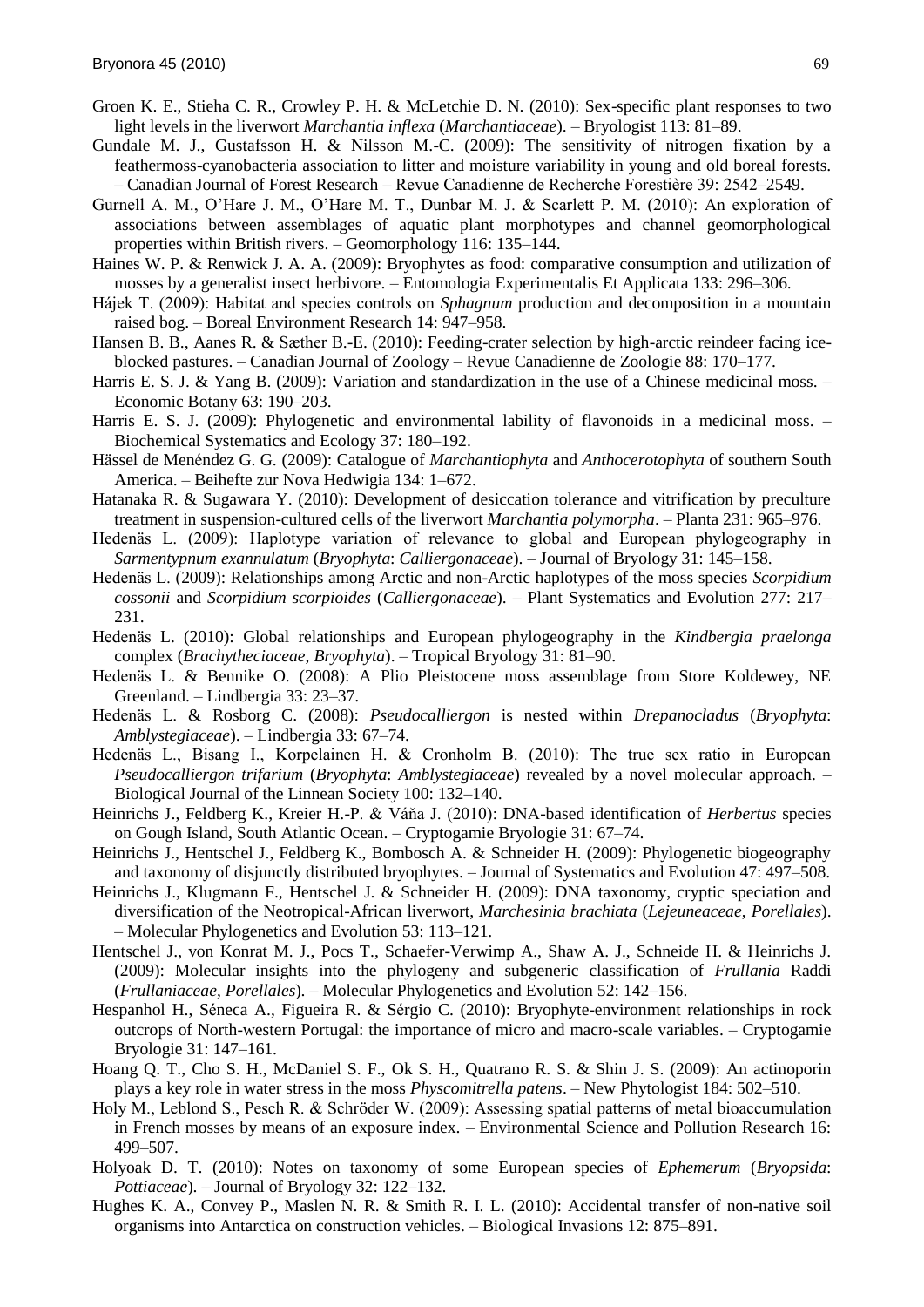- Hutsemekers V., Hardy O. J., Mardulyn P., Shaw A. J., Vanderpoorten A. (2010): Macroecological patterns of genetic structure and diversity in the aquatic moss *Platyhypnidium riparioides*. – New Phytologist 185: 852–864.
- Hylander K., Pócs T. & Nemomissa S. (2010): Liverworts of southwest Ethiopian montane forests: ecological and biogeographical notes. – Journal of Bryology 32: 92–100.
- İçel Y. & Çobanoğlu G. (2009): Biomonitoring of atmospheric heavy metal pollution using lichens and mosses in the city of Istanbul, Turkey. – Fresenius Environmental Bulletin 18: 2066–2071.
- Ignatov M. S. & Shcherbakov D. E. (2009): A new fossil moss from the Lower Permian of the Russian Far East. – Arctoa 18: 201–212.
- Ignatov M. S., Milyutina I. A. & Bobrova V. K. (2008): Problematic groups of *Brachythecium* and *Eurhynchiastrum* (*Brachytheciaceae*, *Bryophyta*) and taxonomic solutions suggested by nrITS sequences. – Arctoa 17: 113–138.
- Ignatova E. A. (2009): The genus *Anoectangium* (*Pottiaceae*, *Bryophyta*) in Russia. Arctoa 18: 167–176.
- Ignatova E. A. & Doroshina H. Ya. (2008): Notes on *Tortella* (*Pottiaceae*, *Bryophyta*) in the Caucasus. Arctoa 17: 39–47.
- Ignatova E. A. & Fedosov V. E. (2008): Species of *Dicranum* (*Dicranaceae*, *Bryophyta*) with fragile leaves in Russia. – Arctoa 17: 63–83.
- Ignatova E. A. & Ignatov M. S. (2009): Two new taxa of *Pottiaceae* (*Bryophyta*) from the Kuril Islands. Arctoa 18: 135–140.
- Ignatova E., Kuznetsova O., Köckinger H. & Hastings R. (2008): A preliminary study of *Coscinodon* (*Grimmiaceae*, *Musci*) in Eurasia based on morphology and DNA sequence data. – Arctoa 17: 1–18.
- Ingerpuu N., Maasikpalu K. & Vellak K. (2008): Morphology and habitat properties of *Tortula lingulata* in Estonia. – Folia Cryptogamica Estonica 44: 49–54.
- Ireland R. R. & Buck W. R. (2009): Some Latin American genera of *Hypnaceae* (*Musci*). Smithsonian Contributions to Botany 93: i–viii, 1–97.
- Jukonienė I. (2008): The impact of anthropogenic habitats on rare bryophyte species in Lithuania. Folia Cryptogamica Estonica 44: 55–62.
- Kalacheva G. S., Sushchik N. N., Gladyshev M. I. & Makhutova O. N. (2009): Seasonal dynamics of fatty acids in the lipids of water moss *Fontinalis antipyretica* from the Yenisei River. – Russian Journal of Plant Physiology 56: 795–807.
- Karlin E. F., Gardner G. P., Lukshis K., Boles S. & Shaw A. J. (2010): Allopolyploidy in *Sphagnum mendocinum* and *S. papillosum* (*Sphagnaceae*). – Bryologist 113: 114–119.
- Karlin E. F., Giusti M. M., Lake R. A., Boles S. B. & Shaw A. J. (2010): Microsatellite analysis of *Sphagnum centrale*, *S. henryense*, and *S. palustre* (*Sphagnaceae*). – Bryologist 113: 90–98.
- Kato-Noguchi H., Seki T. & Shigemori H. (2010): Allelopathy and allelopathic substance in the moss *Rhynchostegium pallidifolium*. – Journal of Plant Physiology 167: 468–471.
- Kessler M., Abrahamczyk S., Bos M., Buchori D., Putra D. D., Gradstein S. R., Höhn P., Kluge J., Orend F., Pitopang R., Saleh S., Schulze C. H., Sporn S. G., Steffan-Dewenter I., Tjitrosoedirdjo S. S. & Tscharntke T. (2009): Alpha and beta diversity of plants and animals along a tropical land-use gradient. – Ecological Applications 19: 2142–2156.
- Keyte I., Wild E., Dent J. & Jones K. C. (2009): Investigating the foliar uptake and within-leaf migration of phenanthrene by moss (*Hypnum cupressiforme*) using two-photon excitation microscopy with autofluorescence. – Environmental Science & Technology 43: 5755–5761.
- Klos A., Rajfur M., Waclawek M. & Waclawek W. (2009): Impact of roadway particulate matter on deposition of pollutants in the vicinity of main roads. – Environment Protection Engineering 35: 105– 121.
- Knoop V. (2010): Looking for sense in the nonsense: a short review of non-coding organellar DNA elucidating the phylogeny of bryophytes. – Tropical Bryology 31: 51–60.
- Kofuji R., Yoshimura T., Inoue H., Sakakibara K., Hiwatashi Y., Kurata T., Aoyama T., Ueda K. & Hasebe M. (2009): Gametangia development in the moss *Physcomitrella patens*. – Annual Plant Reviews 36: 167–181.
- Konstantinova N. A. & Bakalin V. A. (eds.) (2009): Checklist of liverworts (*Marchantiophyta*) of Russia. Arctoa 18: 1–64.
- Konstantinova N. A. & Vilnet A. A. (2009): New taxa and new combinations in *Jungermanniales* (*Hepaticae*). – Arctoa 18: 65–67.
- Kooijman A. & Hedenäs L. (2009): Changes in nutrient availability from calcareous to acid wetland habitats with closely related brown moss species: increase instead of decrease in N and P. – Plant and Soil 324: 267–278.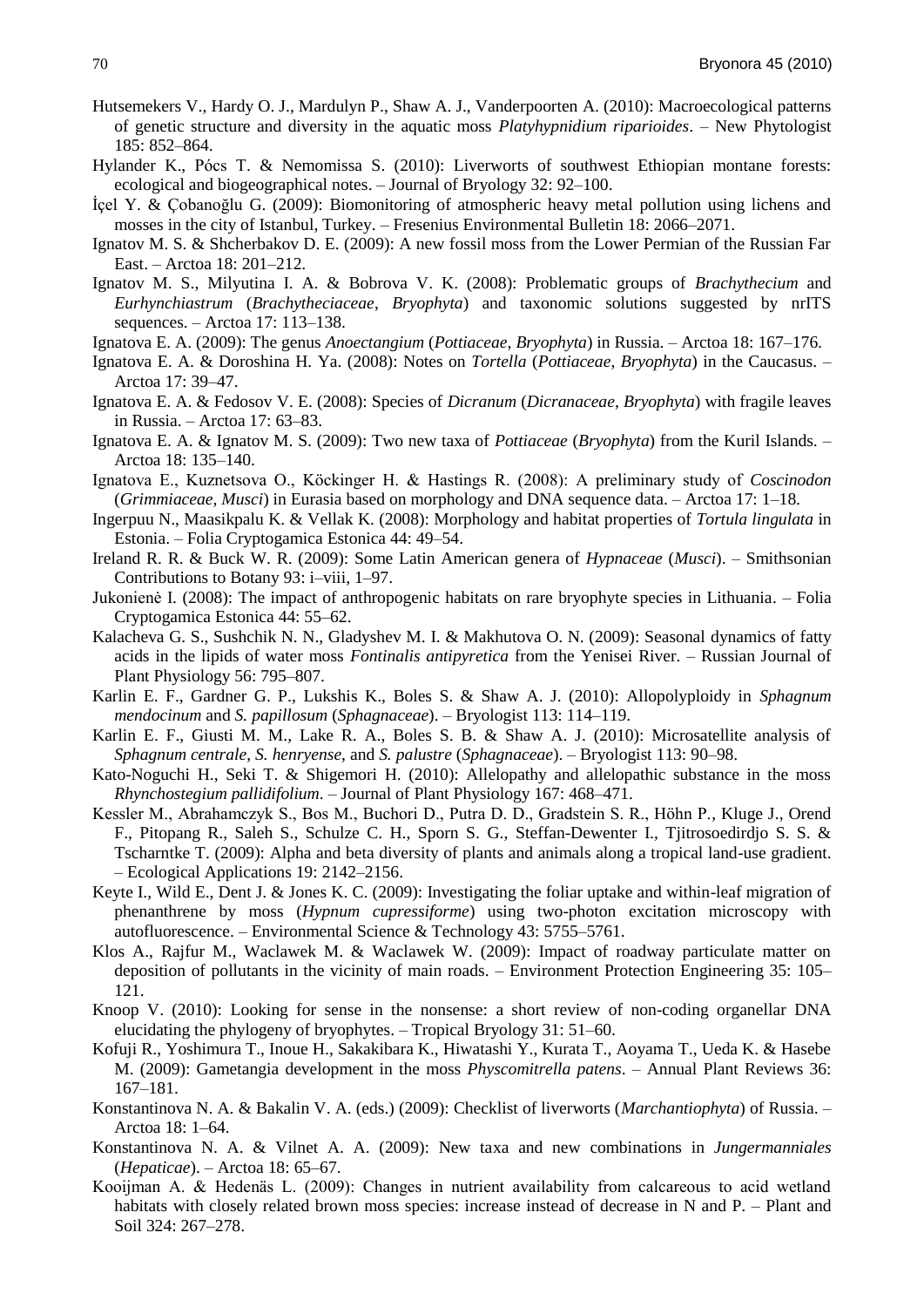- Koponen T. & Isoviita P. (2010): *Philonotis capillaris* Lindb. and *P. arnellii* Husn.; one moss, two names. – Cryptogamie Bryologie 31: 75–94.
- Korpelainen H., Virtanen V., Kostamo K. & Karttunen H. (2008): Molecular evidence shows that the moss *Rhytidiadelphus subpinnatus* (*Hylocomiaceae*) is clearly distinct from *R. squarrosus*. – Molecular Phylogenetics and Evolution 48: 372–376.
- Krumnikl M., Sojka E., Gaura J. & Motyka O. (2009): 3D reconstruction for textureless surfaces surface reconstruction for biological research of bryophyte canopies. – In: Encarnação P. & Veloso A. (eds.), Biosignals 2009: Proceedings of the International conference on bio-inspired systems and signal processing, p. 95–100, INSTICC Press, Portugal.
- Krumnikl M., Sojka E., Gaura J. & Motyka O. (2010): Three-dimensional reconstruction of macroscopic features in biological materials. – Biomedical Engineering Systems and Technologies 52: 225–234.
- Krzaczkowski L., Wright M., Rebérioux D., Massiot G., Etiévant C. & Gairin J. E. (2009): Pharmacological screening of bryophyte extracts that inhibit growth and induce abnormal phenotypes in human HeLa cancer cells. – Fundamental & Clinical Pharmacology 23: 473–482.
- Kubešová S. & Novotný I. (2009): Bryophytes on rock cliffs in the Bohemian-Moravian Highlands. -Nowellia bryologica, Numéro special: 53–56.
- Kulichevskaya I. S., Suzina N. E., Liesack W. & Dedysh S. N. (2010): *Bryobacter aggregatus* gen. nov., sp. nov., a peat-inhabiting, aerobic chemo-organotroph from subdivision 3 of the *Acidobacteria*. – International Journal of Systematic and Evolutionary Microbiology 60: 301–306.
- Kurola J. M., Arnold M., Kontro M. H., Talves M. & Romantschuk M. (2010): Effect of light *Sphagnum* peat on odour formation in the early stages of biowaste composting. – Waste Management 30: 779–786.
- Kürschner H. & Erdağ A. (2009): The *Grimmietum commutato-campestris* in Turkey. Ecology and life syndromes of a saxicolous bryophyte community with the description of two new subassociations. – Nova Hedwigia 88: 441–463.
- Lamentowicz M., Lamentowicz L., van der Knaap W. O., Gabka M. & Mitchell E. A. D. (2010): Contrasting species-environment relationships in communities of testate amoebae, bryophytes and vascular plants along the fen-bog gradient. – Microbial Ecology 59: 499–510.
- Lang S. I., Cornelissen J. H. C., Klahn T., van Logtestijn R. S. P., Broekman R., Schweikert W. & Aerts R. (2009): An experimental comparison of chemical traits and litter decomposition rates in a diverse range of subarctic bryophyte, lichen and vascular plant species. – Journal of Ecology 97: 886–900.
- Lappalainen N. M., Huttunen S., Suokanerva H. & Lakkala K. (2010): Seasonal acclimation of the moss *Polytrichum juniperinum* Hedw. to natural and enhanced ultraviolet radiation. – Environmental Pollution 158: 891–900.
- Lara F., Mazimpaka V., Estebanez B. & Garilleti R. (2009): *Orthotrichum consobrinum* Cardot in Western Europe and South-Western Asia. – Journal of Bryology 31: 80–85.
- Larraín J., Quandt D. & Muñoz J. (2010): Preliminary results towards a molecular phylogeny of the *Racomitrioideae* (*Bryophyta*: *Grimmiaceae*). – In: Szumik C. & Goloboff P. (eds.), A summit of cladistics: abstracts of the 27th Annual Meeting of the Willi Hennig Society and VIII Reunión Argentina de Cladìstica y Biogeografìa, Cladistics 26, p. 214.
- Lawton M. & Saidasan H. (2009): Pathogenesis in mosses. Annual Plant Reviews 36: 298–339.
- Lehtonen M. T., Akita M., Kalkkinen N., Ahola-Iivarinen E., Rönnholm G., Somervuo P., Thelander M. & Valkonen J. P. T. (2009): Quickly-released peroxidase of moss in defense against fungal invaders. – New Phytologist 183: 432–443.
- Leinenweber G., Stegen S. & Dìaz-Palma P. (2009): Increase of total glutathione as a response to cd induced stress in a Chilean endemic bryophytes (*Thuidium* sp.). – Journal of the Chilean Chemical Society 54: 401–404.
- Li L., Wang B., Liu Y. & Qiu Y.-L. (2009): The complete mitochondrial genome sequence of the hornwort *Megaceros aenigmaticus* shows a mixed mode of conservative yet dynamic evolution in early land plant mitochondrial genomes. – Journal of Molecular Evolution 68: 665–678.
- Li S.-P., Ochyra R., Wu P.-C., Seppelt R. D., Cai M.-H., Wang H.-Y. & Li C.-S. (2009): *Drepanocladus longifolius* (*Amblystegiaceae*), an addition to the moss flora of King George Island, South Shetland Islands, with a review of Antarctic benthic mosses. – Polar Biology 32: 1415–1425.
- Lichvar R. W., Laursen G. A., Seppelt R. D. & Ochs W. R. (2009): Selecting and testing cryptogam species for use in wetland delineation in Alaska. – Arctic 62: 201–211.
- Linis V. C. (2009): Biogeography of Mindoro mosses. Blumea 54: 290–296.
- Little A. M., Guntenspergen G. R. & Allen T. F. H. (2010): Conceptual hierarchical modeling to describe wetland plant community organization. – Wetlands 30: 55–65.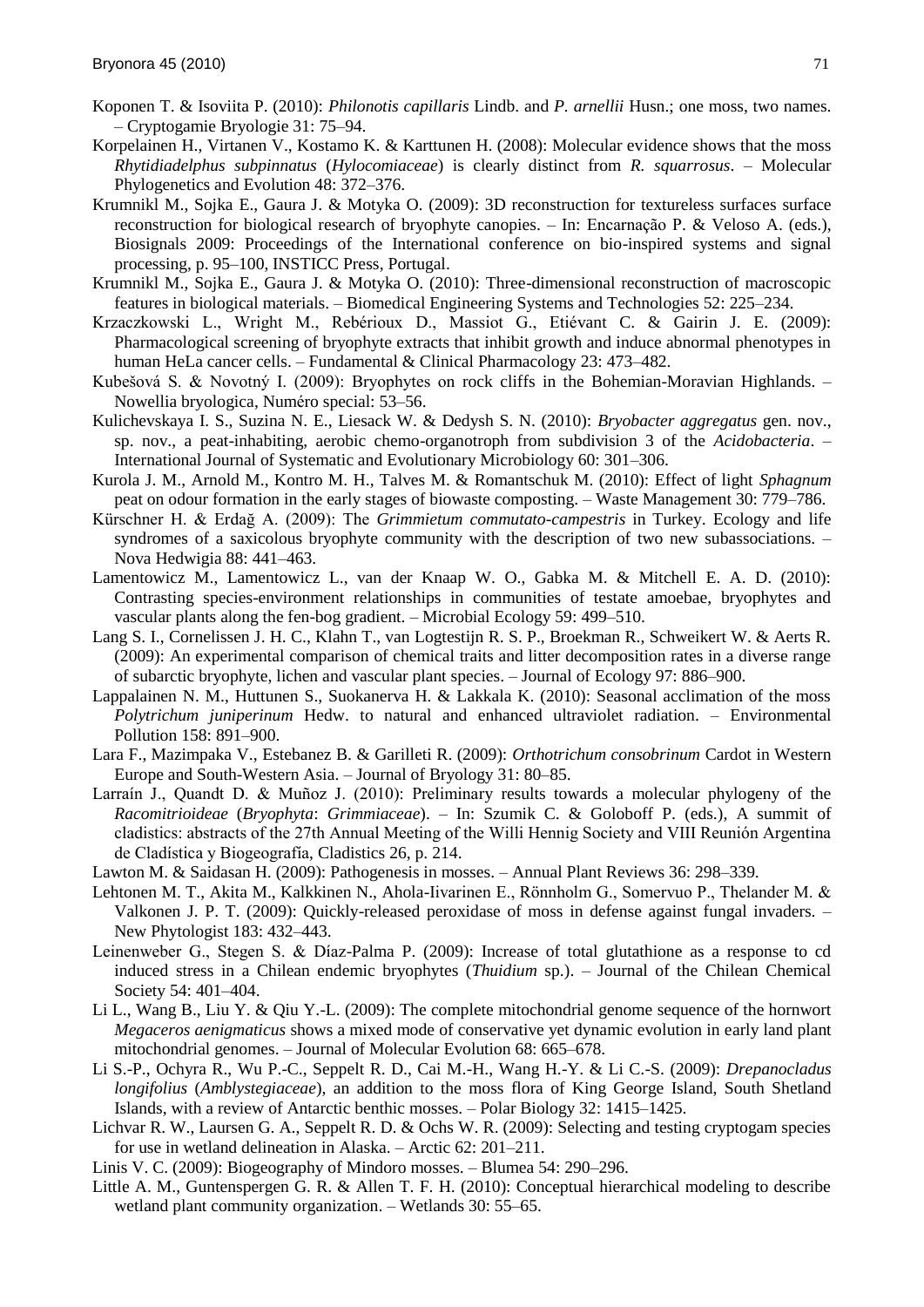- Liu Y., Yan H.-F., Cao T. & Ge X.-J. (2010): Evaluation of 10 plant barcodes in *Bryophyta* (Mosses). Journal of Systematics and Evolution 48: 36–46.
- Lo Giudice R. & Bonanno G. (2010): Bryophyte and bryo-tracheophyte diversity, life forms and life strategies in urban areas of Sicily. – Nova Hedwigia 90: 161–194.
- Löbel S. & Rydin H. (2009): Dispersal and life history strategies in epiphyte metacommunities: alternative solutions to survival in patchy, dynamic landscapes. – Oecologia 161: 569–579.
- Lõhmus A. & Lõhmus P. (2010): Epiphyte communities on the trunks of retention trees stabilise in 5 years after timber harvesting, but remain threatened due to tree loss. – Biological Conservation 143: 891–898.
- Loo M. J., DelValls Casillas T. A. & Martin Diaz L. (2008): Taxometrics classification (hierarchical and ordination) of aquatic and semi-aquatic mosses: a preliminary model to bryodiversity management. – Biotropia 15: 135–154.
- Luìs L., Bergamini A., Figueira R. & Sim-Sim M. (2010): Riparian bryophyte communities on Madeira: patterns and determinants of species richness and composition. – Journal of Bryology 32: 32–45.
- Lüth M. (2010): Doppelte Ausbreitungsstrategie bei *Splachnaceae* [Double tracked dispersal strategy in *Splachnaceae*]. – Tropical Bryology 31: 5–6.
- Lüth M. (2010): Ökologie und Vergesellschaftung von *Orthotrichum rogeri*. Herzogia 23: 121–149.
- Ma W.-Z., Liu W.-Y. & Li X.-J. (2009): Species composition and life forms of epiphytic bryophytes in oldgrowth and secondary forests in Mt. Ailao, SW China. – Cryptogamie Bryologie 30: 477–500.
- Maier E. (2009): *Grimmia* in Europa: Ein Bestimmungsschlüssel. Herzogia 22: 229–302.
- Makinde A. & Fajuke A. A. (2009): Adaptive strategies of mosses to desiccation. Notulae Botanicae Horti Agrobotanici Cluj-Napoca 37: 191–193.
- Malcolm B., Malcolm N., Shevock J. & Norris D. (2009): California Mosses. Micro-Optics Press, Nelson, New Zealand. [430 pp.]
- Mallón R., Rodrìguez-Oubiña J. & Luz G. M. (2010): Vitrification of mosses: a useful method for the cryopreservation of *Splachnum ampullaceum* Hedw. – Cryoletters 31: 24–28.
- Mandl N. A., Kessler M. & Gradstein S. R. (2009): Effects of environmental heterogeneity on species diversity and composition of terrestrial bryophyte assemblages in tropical montane forests of southern Ecuador. – Plant Ecology & Diversity 2: 313–U19.
- Márialigeti S., Németh B., Tinya F. & Ódor P. (2009): The effects of stand structure on ground-floor bryophyte assemblages in temperate mixed forests. – Biodiversity and Conservation 18: 2223–2241.
- Markham J. H. (2009): Variation in moss-associated nitrogen fixation in boreal forest stands. Oecologia 161: 353–359.
- Masuzaki H., Shimamura M., Furuki T., Tsubota H., Yamaguchi T., Majid H. M. A. & Deguchi H. (2010): Systematic position of the enigmatic liverwort *Mizutania* (*Mizutaniaceae*, *Marchantiophyta*) inferred from molecular phylogenetic analyses. – Taxon 59: 448–458.
- Mayer R., Kaufmann R., Vorhauser K. & Erschbamer B. (2009): Effects of grazing exclusion on species composition in high-altitude grasslands of the Central Alps. – Basic and Applied Ecology 10: 447–455.
- Mazimpaka V., Medina N. G., Draper I. & Lara F. (2009): Epiphytic bryophyte flora in dry environments from the Western Mediterranean: The special case of Sierra Alhamilla (Almerìa, Southeastern Spain). – Plant Biosystems 143, Suppl. 1: S113–S125.
- McClymont E. L., Mauquoy D., Yeloff D., Broekens P., van Geel B., Charman D. J., Pancost R. D., Chambers F. M. & Evershed R. P. (2009): The disappearance of *Sphagnum imbricatum* from Butterburn Flow, UK: a reply to comments by Björn Robroek et al. – Holocene 19: 1094–1097.
- McDaniel S. F. (2009): The genetic basis of natural variation in bryophyte model systems. Annual Plant Reviews 36: 16–41.
- McDaniel S. F., von Stackelberg M., Richardt S., Quatrano R. S., Reski R. & Rensing S. A. (2010): The speciation history of the *Physcomitrium-Physcomitrella* species complex. – Evolution 64: 217–231.
- McWilliam-Hughes S. M., Jardine T. D. & Cunjak R. A. (2009): Instream C sources for primary consumers in two temperate, oligotrophic rivers: possible evidence of bryophytes as a food source. – Journal of the North American Benthological Society 28: 733–743.
- Medina N. G. (2009): On the presence of dimorphic spores in *Orthotrichum affine* (*Bryopsida*, *Orthotrichaceae*). – Journal of Bryology 31: 124–126.
- Medina R., Garilleti R., Mazimpaka V. & Lara F. (2009): A new look at *Orthotrichum scanicum* Grönvall (*Orthotrichaceae*, *Bryophyta*). – Journal of Bryology 31: 86–92.
- Medina R., Lara F., Albertos B., Draper I., Garilleti R. & Mazimpaka V. (2010): Epiphytic bryophytes in harsh environments: the *Juniperus thurifera* forests. – Journal of Bryology 32: 23–31.
- Melosik I. (2009): The effect of the ploidy level and genetic background of *Sphagnum denticulatum* on its morphology and ecological requirements. – Oceanological and Hydrobiological Studies 38: 153–164.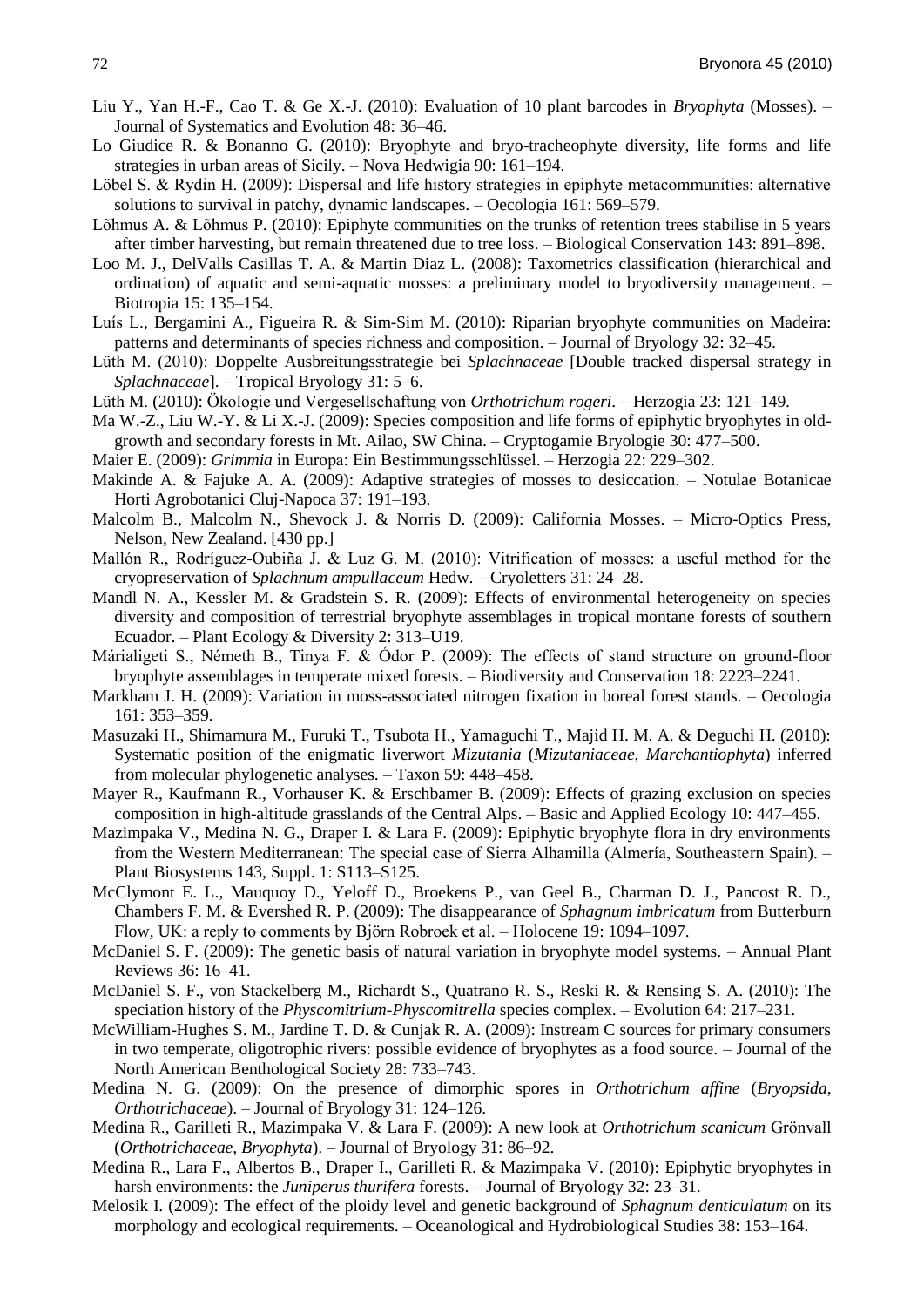- Mendil D., Çelik F., Tuzen M. & Soylak M. (2009): Assessment of trace metal levels in some moss and lichen samples collected from near the motorway in Turkey. – Journal of Hazardous Materials 166: 1344–1350.
- Mežaka A., Brūmelis G. & Piterāns A. (2008): The distribution of epiphytic bryophyte and lichen species in relation to phorophyte characters in Latvian natural old-growth broad leaved forests. – Folia Cryptogamica Estonica 44: 89–99.
- Miller N. G. (2009): Lichens and bryophytes of the alpine and subalpine zones of Katahdin, Maine, III: Bryophytes. – Bryologist 112: 704–748.
- Miller N. G. (2009): Mosses adventive and naturalized in the Northeastern United States: new examples and new distributional records. – Rhodora 111: 218–230.
- Mishler B. D. & Oliver M. J. (2009): Putting *Physcomitrella patens* on the tree of life: the evolution and ecology of mosses. – Annual Plant Reviews 36: 1–15.
- Miwa H., Odrzykoski I. J., Matsui A., Hasegawa M., Akiyama H., Jia Y., Sabirov R., Takahashi H., Boufford D. E. & Murakami N. (2009): Adaptive evolution of *rbc*L in *Conocephalum* (*Hepaticae*, bryophytes). – Gene 441: 169–175.
- Mizutani M., Hasegawa J. & Iwatsuki Z. (2009): Type specimens of liverworts and hornworts located in the Herbarium of the Hattori Botanical Laboratory (NICH). – Hattori Botanical Laboratory, Nichinan, Japan. [iv+84 pp.]
- Montenegro G., Portaluppi M. C., Salas F. A. & Diaz M. F. (2009): Biological properties of the Chilean native moss *Sphagnum magellanicum*. – Biological Research 42: 233–237.
- Morales T. & Moreno E. (2009): Lista comentada de las Hepáticas (*Marchantiophyta*) de la region central de La Cordillera de la Costa Venezolana, colectadas por E. Rutkis. II. [Annotated list of Hepatics (*Marchantiophyta*) from central part of the Cordillera de la Costa Venezolana, collected by E. Rutkis. II]. – Cryptogamie Bryologie 30: 443–455.
- Morales T. (2009): The mosses (*Bryophyta*) of the Ávila National Park, sectors Cerro El Ávila Lagunazo, Venezuela. – Caldasia 31: 251–267.
- Morgan S. W., Kirkpatrick J. B. & di Folco M.-B. (2010): Wind-controlled linear patterning and cyclic succession in Tasmanian Sphagnum mires. – Journal of Ecology 98: 583–591.
- Müller F. (2008): Rote Liste Moose Sachsens. Sächsisches Landesamt für Umwelt und Geologie, Dresden. [60 pp.]
- Müller F. (2009): An updated checklist of the mosses of Chile. Archive for Bryology 58: 1–124.
- Müller F. (2009): Moose als Dictungsmaterial im spätgotischen Hausbau Ergebnisse eines Fundes in einer Blockstube in der Pirnaer Altstadt. – Archive for Bryology 43: 1–8.
- Müller F. (2010): Using data of bryophyte mapping projects for nature conservation purposes a case study from Saxony. – Tropical Bryology 31: 14–21.
- Myking T., Aarrestad P. A., Derome J., Bakkestuen V., Bierke J. W., Gytarsky M., Isaeva L., Karaban R., Korotkov V., Lindgren M., Lindroos A.-J., Røsberg I., Salemaa M., Tømmervik H. & Vassilieva N. (2009): Effects of air pollution from a nickel-copper industrial complex on boreal forest vegetation in the joint Russian-Norwegian-Finnish border area. – Boreal Environment Research 14: 279–296.
- Nakajima H., Itoh K., Otake H. & Fujimoto K. (2010): Photoabsorption study of pigments in mosses: *Scopelophila ligulata* has an abnormally high formation rate of pheophytin. – Chemistry Letters 39: 284–285.
- Nath V., Sahu V., Asthana A. K. & Yunus M. (2009): Heavy metal indicator *Marchantia paleacea* Bertol. (liverwort): A case study of Nainital (Uttarakhand). – Proceedings of the National Academy of Sciences India, Section B – Biological Sciences 79: 147–152.
- Newsham K. K. & Robinson S. A. (2009): Responses of plants in polar regions to UVB exposure: a metaanalysis. – Global Change Biology 15: 2574–2589.
- Newsham K. K. (2010): The biology and ecology of the liverwort *Cephaloziella varians* in Antarctica. Antarctic Science 22: 131–143.
- Nilsen L. S. & Moen A. (2009): Coastal heath vegetation in central Norway. Nordic Journal of Botany 27: 523–538.
- Novikova O., Smyshlyaev G. & Blinov A. (2010): Evolutionary genomics revealed interkingdom distribution of Tcn1-like chromodomain-containing Gypsy LTR retrotransposons among fungi and plants. – BMC Genomics 11: 231.
- Nowińska R. (2010): Reactions of the herb and moss layer, tree saplings and the shrub layer to tree deaths in forests of the Wielkopolska National Park (Western Poland). – Biologia 65: 265–272.
- O'Shea B. J. & Price M. J. (2008): An updated checklist of the mosses of Paraguay. Tropical Bryology 29: 6–37.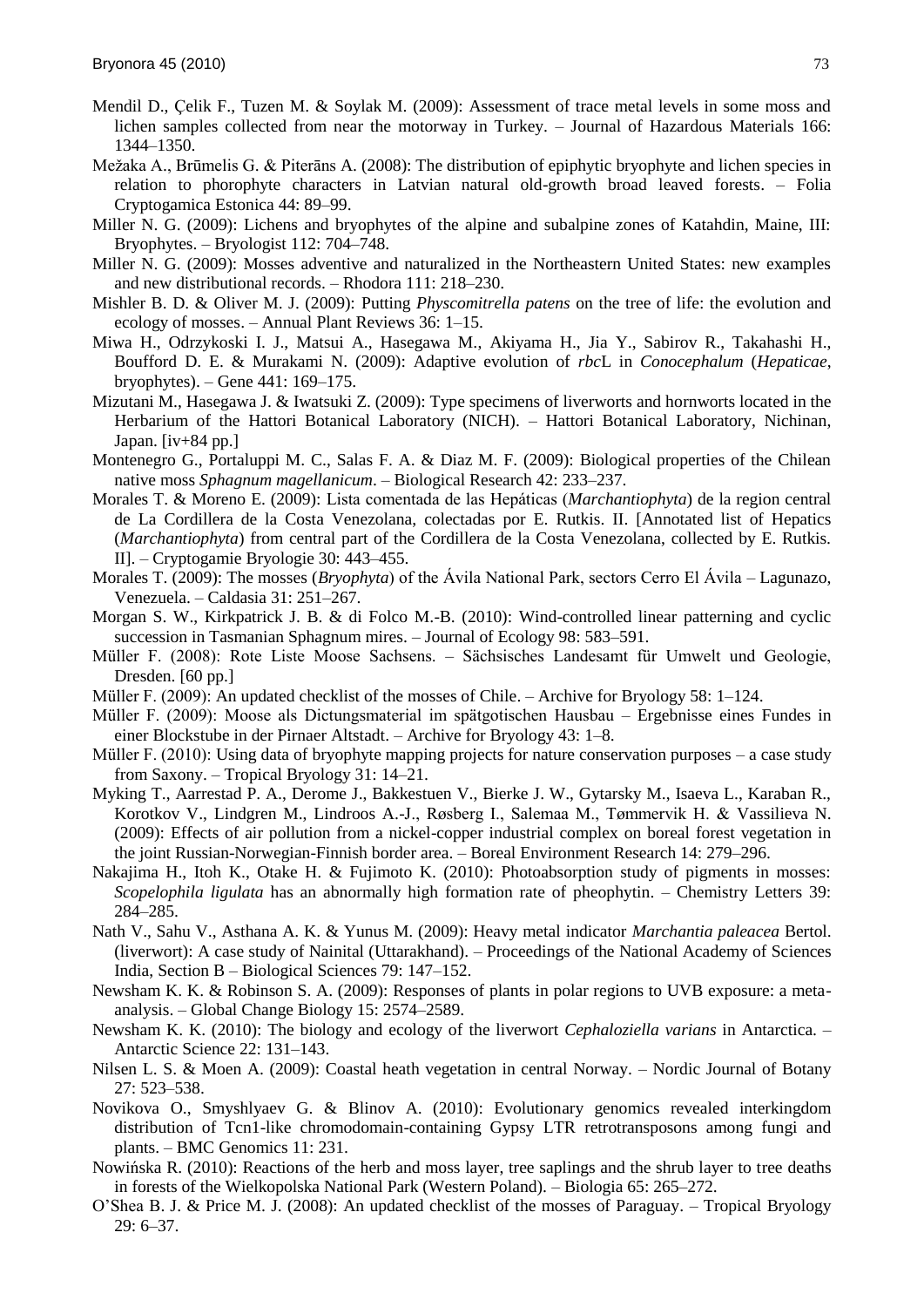- Oberpaur C., Puebla V., Vaccarezza F. & Arevalo M. E. (2010): Preliminary substrate mixtures including peat moss (*Sphagnum magellanicum*) for vegetable crop nurseries. – Ciencia E Investigacion Agraria 37: 123–132.
- Ochyra R. (2009): Mchy Tatr Tytusa Chałubińskiego. Pamiętnik Polskiego Towarzystwa Tatrzańskiego 17: 73–102
- Oishi Y. (2009): A survey method for evaluating drought-sensitive bryophytes in fragmented forests: A bryophyte life-form based approach. – Biological Conservation 142: 2854–2861.
- Oliver M. J., Hudgeons J., Dowd S. E. & Payton P. R. (2009): A combined subtractive suppression hybridization and expression profiling strategy to identify novel desiccation response transcripts from *Tortula ruralis* gametophytes. – Physiologia Plantarum 136: 437–460.
- Oliver M. J., Murdock A. G., Mishler B. D., Kuehl J. V., Boore J. L., Mandoli D. F., Everett K. D. E., Wolf P. G., Duffy A. M. & Karol K. G. (2010): Chloroplast genome sequence of the moss *Tortula ruralis*: gene content, polymorphism, and structural arrangement relative to other green plant chloroplast genomes. – BMC Genomics 11: 143.
- Olsson S., Buchbender V., Enroth J., Hedenäs L., Huttunen S. & Quandt D. (2009): Phylogenetic analyses reveal high levels of polyphyly among pleurocarpous lineages as well as novel clades. – Bryologist 112: 447–466.
- Olsson S., Buchbender V., Enroth J., Hedenäs L., Huttunen S. & Quandt D. (2010): Phylogenetic relationships in the '*Pinnatella*‗ clade of the moss family *Neckeraceae* (*Bryophyta*). – Organisms Diversity & Evolution 10: 107–122.
- Olsson S., Buchbender V., Enroth J., Huttunen S., Hedenäs L. & Quandt D. (2009): Evolution of the *Neckeraceae* (*Bryophyta*): resolving the backbone phylogeny. – Systematics and Biodiversity 7: 419– 432.
- Orange A. (2009): Saxicolous lichen and bryophyte communities in upland Britain. JNCC Report 404: 1– 324.
- Ören M., Uyar G. & Keçeli T. (2010): *Anomodon longifolius* (*Anomodontaceae*, *Bryopsida*) new to the bryophyte flora of Turkey. – Turkish Journal of Botany 34: 141–145.
- Ortner B. (2008): *Tortula papillosissima* (Coppey) Broth. var. *submamillosa* (W. A. Kramer) J. Heinrichs & S. Caspari erstmals in Österrich/Burgenland festgestellt. – Verhandlungen der Zoologisch-Botanischen Gesellschaft in Österreich 145: 107–112.
- Orzechowska M., Siwińska D. & Małuszyńska J. (2010): Molecular cytogenetic analyses of haploid and allopolyploid *Pellia* species. – Journal of Bryology 32: 113–121.
- Otero S., Núñez-Olivera E., Martìnez-Abaigar J., Tomás R. & Huttunen S. (2009): Retrospective bioindication of stratospheric ozone and ultraviolet radiation using hydroxycinnamic acid derivatives of herbarium samples of an aquatic liverwort. – Environmental Pollution 157: 2335–2344.
- Özenoğlu Kiremit H. & Keçeli T. (2009): An annotated checklist of the *Hepaticae* and *Anthocerotae* of Turkey. – Cryptogamie Bryologie 30: 343–356.
- Pablo O. J., Castro A., Gaggero C., Cascón T., Schmelz E. A., Castresana C. & Ponce de León I. (2009): *Pythium* infection activates conserved plant defense responses in mosses. – Planta 230: 569–579.
- Paillet Y., Bergès L., Hjältén J., Ódor P., Avon C., Bernhardt-Römermann M., Bijlsma R.-J., De Bruyn L., Fuhr M., Grandin U., Kanka R., Lundin L., Luque S., Magura T., Matesanz S. & Mészáros I., Sebastià M.-T., Schmidt W., Standovár T., Tóthmérész B., Uotila A., Valladares F., Vellak K. & Virtanen R. (2010): Biodiversity differences between managed and unmanaged forests: meta-analysis of species richness in Europe. – Conservation Biology 24: 101–112.
- Papp B. (2008): Selection of Important Bryophyte Areas in Hungary. Folia Cryptogamica Estonica 44: 101–111.
- Papp B. & Rajczy M. (2009): Changes of aquatic-riparian bryophyte vegetation between 1991–1992 and 2004 in the Szigetköz branch-system after the diversion of the Danube. – Acta Botanica Hungarica 51: 129–145.
- Papp B. & Sabovljević M. (2009): Notes on some new and interesting bryophyte records from Croatia. Journal of Bryology 31: 272–275.
- Pata I. M. C., Balan C. D., Pata S.-M. & Macoveanu M. (2009): Passive biomonitoring of atmospheric pollution with heavy metals using native epigeic moss. – Environmental Engineering and Management Journal 8: 1281–1286.
- Patiño J., González-Mancebo J. M., Fernández-Palacios J. M., Arévalo J. R. & Bermúdez A. (2009): Shortterm effects of clear-cutting on the biomass and richness of epiphytic bryophytes in managed subtropical cloud forests. – Annals of Forest Science 66: 609.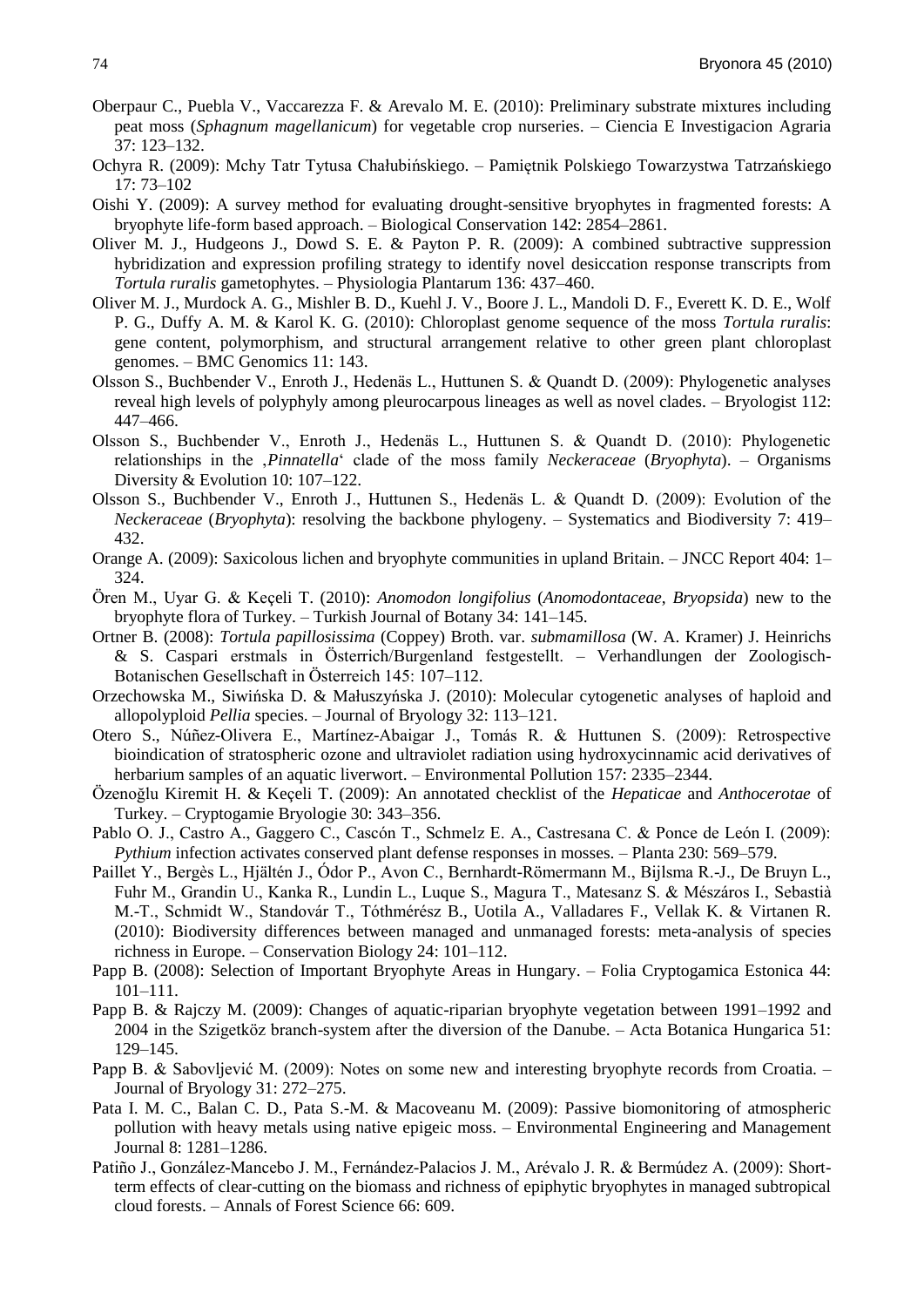- Pätsch R., Hentschel J., Linares-Palomino R., Zhu R.-L. & Heinrichs J. (2010): Diversification and taxonomy of the liverwort *Jubula* Dumort. (*Jungermanniopsida*: *Porellales*) inferred from nuclear and chloroplast DNA sequences. – Systematic Botany 35: 6–12.
- Peckham S. D., Ahl D. E. & Gower S. T. (2009): Bryophyte cover estimation in a boreal black spruce forest using airborne lidar and multispectral sensors. – Remote Sensing of Environment 113: 1127–1132.
- Pereira A. L. D., Pôrto K. C. & do Pará M. O. J. R. (2010): Habitat loss effects on spatial distribution of non-vascular epiphytes in a Brazilian Atlantic forest. – Biodiversity and Conservation 19: 619–635.
- Pérez F. L. (2010): Biogeomorphic relationships between slope processes and globular *Grimmia* mosses in Haleakala's Crater (Maui, Hawai'i). – Geomorphology 116: 218–235.
- Peterson M. & Matthews R. (2009): Retention of salmon-derived N and P by bryophytes and microbiota in mesocosm streams. – Journal of the North American Benthological Society 28: 352–359.
- Pharo E. J. & Lindenmayer D. B. (2009): Biological legacies soften pine plantation effects for bryophytes. – Biodiversity and Conservation 18: 1751–1764.
- Philippi G. (2009): Vorkommen und Vergesellschaftung von *Heterocladium flaccidum* in Südwestdeutschland und Nachbargebieten. – Herzogia 22: 313–321.
- Pláńek V. & Sawicki J. (2009): The moss *Orthotrichum moravicum*, an endemic species of Moravskoslezské Beskydy Mts. (Western Carpathians Mountain Range). – Nowellia Bryologica 38: 10–12.
- Plášek V. & Sawicki J. (2010): Is the hairy vaginula an diagnostic feature in the taxonomy of the genus *Orthotrichum*?. – Acta Societatis Botanicorum Poloniae 79: 73–80.
- Poikolainen J., Piispanen J., Karhu J. & Kubin E. (2009): Long-term changes in nitrogen deposition in Finland (1990–2006) monitored using the moss *Hylocomium splendens*. – Environmental Pollution 157: 3091–3097.
- Popović D., Todorović D., Ajtić J. & Nikolić J. (2009): Active biomonitoring of air radioactivity in urban areas. – Nuclear Technology & Radiation Protection 24: 100–103.
- Porley R. D. & Edwards S. (2010): *Leptodontium proliferum* Herzog (*Bryopsida*: *Pottiaceae*), new to Europe. – Journal of Bryology 32: 46–50.
- Potemkin A. D. & Sofronova E. V. (2009): Pechënochniki i antotserotovye Rossii [Liverworts and hornworts of Russia]. Vol. 1. – Boston-Spectr, Sankt Petersburg & Yakutsk. [368 pp.]
- Pouliot R., Rochefort L. & Gauthier G. (2009): Moss carpets constrain the fertilizing effects of herbivores on graminoid plants in Arctic polygon fens. – Botany – Botanique 87: 1209–1222.
- Prach K., Košnar J., Klimešová J. & Hais M. (2010): High Arctic vegetation after 70 years: a repeated analysis from Svalbard. – Polar Biology 33: 635–639.
- Pressel S. & Duckett J. G. (2009): Studies of protonemal morphogenesis in mosses. XII. *Ephemeropsis*, the zenith of morphological differentiation. – Journal of Bryology 31: 67–75.
- Preston C. D., Hill M. O., Pilkington S. & Pywell R. J. (2009): The effect of disturbance on the bryophyte flora of Salisbury Plain, western Europe's largest chalk grassland. – Journal of Bryology 31: 255–266.
- Preston C. D., Hill M. O., Porley R. D. & Bosanquet S. D. S. (2010): Survey of the bryophytes of arable land in Britain and Ireland 1: a classification of arable field assemblages. – Journal of Bryology 32: 61– 79.
- Price J. S. & Whittington P. N. (2010): Water flow in *Sphagnum* hummocks: Mesocosm measurements and modelling. – Journal of Hydrology 381: 333–340.
- Privitera M. & Puglisi M. (2009): The circum-Sicilian islands as important refuge areas for some remarkable bryophytes. – Plant Biosystems 143, Suppl. 1: S126–S135.
- Proctor M. C. F. (2010): Trait correlations in bryophytes: exploring an alternative world. New Phytologist 185: 1–3.
- Quandt D., Huttunen S., Tangney R. & Stech M. (2009): Back to the future? Molecules take us back to the 1925 classification of the *Lembophyllaceae* (*Bryopsida*). – Systematic Botany 34: 443–454.
- Quine C. P. & Humphrey J. W. (2010): Plantations of exotic tree species in Britain: irrelevant for biodiversity or novel habitat for native species?. – Biodiversity and Conservation 19: 1503–1512.
- Rabnecz Gy., Keresztényi I., Isaák Gy., Jócsák I., Varga Zs. & Peli E. (2009): A biomonitoring investigation of an oil refinery in Hungary based on mosses. – Acta Botanica Hungarica 51: 179–184.
- Rambo T. R. (2010): Structure and composition of corticolous epiphyte communities in a Sierra Nevada old-growth mixed-conifer forest. – Bryologist 113: 55–71.
- Ramsay H. P. (2009): Chromosome numbers in some mosses from New Zealand. Telopea 12: 425–438.
- Reis A. P., Patinha C., da Silva E. F., Sousa A., Figueira R., Sérgio C. & Novais V. (2010): Assessment of human exposure to environmental heavy metals in soils and bryophytes of the central region of Portugal.

– International Journal of Environmental Health Research 20: 87–113.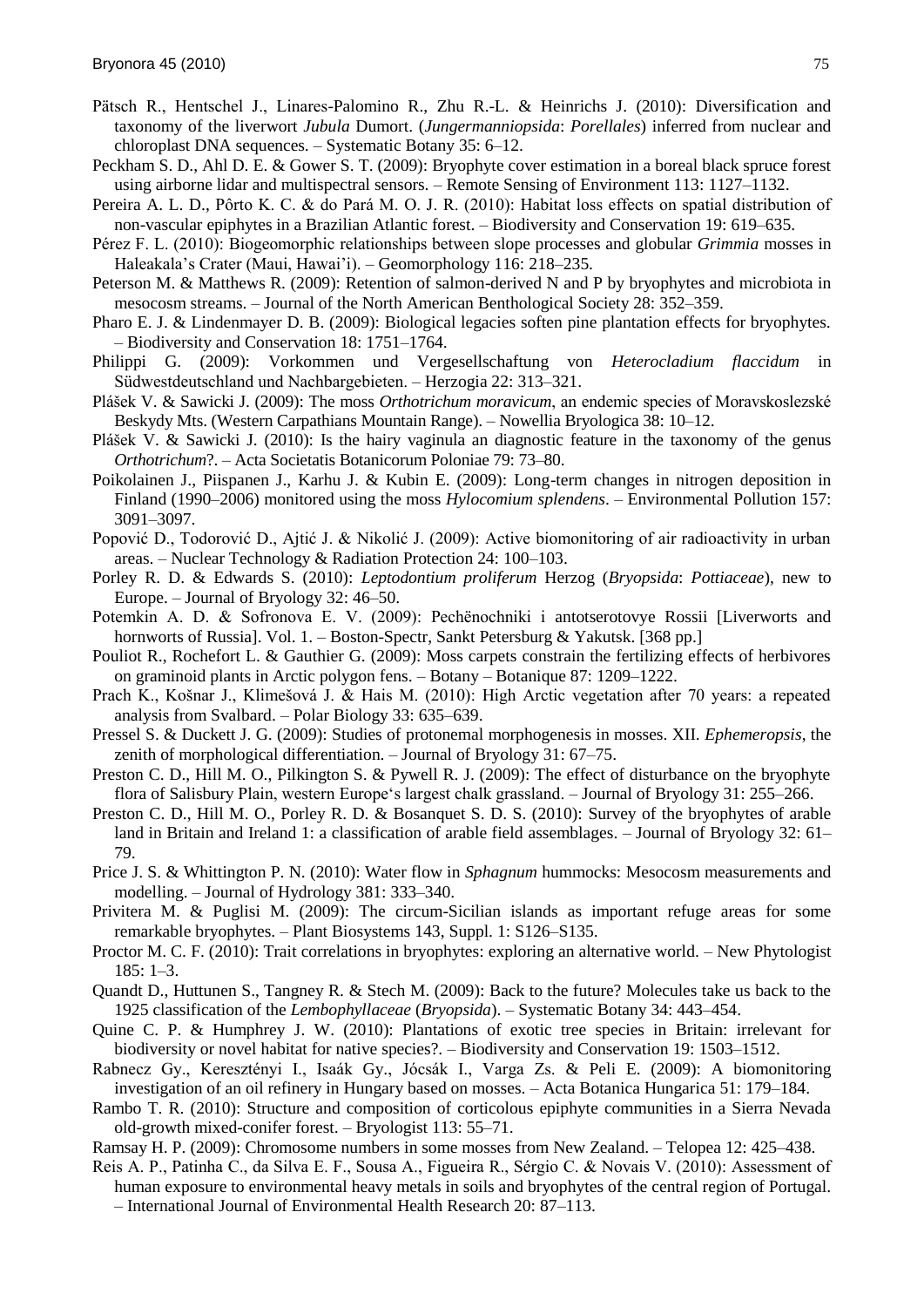- Remesh M. & Manju C. N. (2009): Ethnobryological notes from Western Ghats, India. Bryologist 112: 532–537.
- Ren W., Tan H., Wu J., Deng Y., Wu Y., Tang Y. & Cui X. (2010): UV light spectral response of photosynthetic photochemical efficiency in alpine mosses. – Journal of Plant Ecology 3: 17–24.
- Renner M. A. M., Brown E. A. & Wardle G. M. (2009): Evidence for species recognition on the basis of a single specimen: *Nephelolejeunea carcharias* sp. nov. (*Lejeuneaceae*: *Jungermanniopsida*). – Systematic Botany 34: 615–624.
- Rheault H., Bélanger L., Grondin P., Ouimet R., Hébert C. & Dussault C. (2009): Stand composition and structure as indicators of epixylic diversity in old-growth boreal forests. – Ecoscience 16: 183–196.
- Ricca M. & Shaw A. J. (2010): Allopolyploidy and homoploid hybridization in the *Sphagnum subsecundum* complex (*Sphagnaceae*: *Bryophyta*). – Biological Journal of the Linnean Society 99: 135– 151.
- Richter S., Schütze P. & Bruelheide H. (2009): Modelling epiphytic bryophyte vegetation in an urban landscape. – Journal of Bryology 31: 159–168.
- Riis T., Olesen B., Katborg C. K. & Christoffersen K. S. (2010): Growth rate of an aquatic bryophyte (*Warnstorfia fluitans* (Hedw.) Loeske) from a high Arctic lake: effect of nutrient concentration. – Arctic 63: 100–106.
- Rivera M., Zechmeister H., Medina-Ramón M., Basagaña X., Bouso L., Foraster M., Deltell A., Targa J., Solanas P., Ramos R., Vizcaya D. & Kuenzli N. (2009): Estimation of heavy metals concentrations in outdoor air using mosses. – Epidemiology 20: S77.
- Robroek B. J. M., van Ruijven J., Schouten M. G. C., Breeuwer A., Crushell P. H., Berendse F. & Limpens J. (2009): *Sphagnum* re-introduction in degraded peatlands: The effects of aggregation, species identity and water table. – Basic and Applied Ecology 10: 697–706.
- Robroek B. J. M., Waucomont J. G. M. & Schouten M. G. C. (2009): The disappearance of *S*. *imbricatum* from European raised bogs: a comment on McClymont et al.. – Holocene 19: 1093–1094.
- Ros R. M. & Herrnstadt I. (2010): New taxonomical data in the genus *Tortula* (*Pottiaceae*, *Bryophyta*). Tropical Bryology 31: 150–153.
- Rosenstiel T. N. & Eppley S. M. (2009): Long-lived sperm in the geothermal bryophyte *Pohlia nutans*. Biology Letters 5: 857–860.
- Rowntree J. K & Ramsay M. M. (2009): How bryophytes came out of the cold: successful cryopreservation of threatened species. – Biodiversity and Conservation 18: 1413–1420.
- Sabovljević M. & Sabovljević A. (2009): Biodiversity within urban areas: A case study on bryophytes of the city of Cologne (NRW, Germany). – Plant Biosystems 143: 473–481.
- Sawicki J., Plášek V. & Szczecinska M. (2009): Preliminary studies on the phylogeny of *Orthotrichum* (*Bryophyta*) inferred from nuclear ITS sequences. – Annales Botanici Fennici 46: 507–515.
- Sawidis T., Tsikritzis L. & Tsigaridas K. (2009): Cesium-137 monitoring using mosses from W. Macedonia, N. Greece. – Journal of Environmental Management 90: 2620–2627.
- Schill D. B., Long D. G. & Forrest L. L. (2010): A molecular phylogenetic study of *Mannia* (*Marchantiophyta*, *Aytoniaceae*) using chloroplast and nuclear markers. – Bryologist 113: 164–179.
- Schill D. B., Miserere L. & Long D. G. (2009): Typification of *Sphaerocarpos michelii* Bellardi, *S. terrestris* Sm. and *Targionia sphaerocarpos* Dicks. (*Marchantiophyta*, *Sphaerocarpaceae*). – Taxon 58: 638–640.
- Schmalholz M. & Hylander K. (2009): Succession of bryophyte assemblages following clear-cut logging in boreal spruce-dominated forests in south-central Sweden – Does retrogressive succession occur?. – Canadian Journal of Forest Research – Revue Canadienne de Recherche Forestière 39: 1871–1880.

Schubert R. (2009): Synopsis der Moosgesellschaften Sachsen-Anhalts. – Schlechtendalia 18: 1–158.

- Schwartzenberg K. v. (2009): Hormonal regulation of development by auxin and cytokinin in moss. Annual Plant Reviews 36: 246–281.
- Seifert E. (ed.) (2009): Epiphytische Moose im Erzgebirge (1997–2008). Zweckverband Naturpark Erzgebirge/Vogtland. [62 pp. + CD]
- Sekulová L. & Hájek M. (2009): Diversity of subalpine and alpine vegetation of the eastern part of the Nìzke Tatry Mts in Slovakia: major types and environmental gradients. – Biologia 64: 908–918.
- Séneca A. & Söderström L. (2008): Species richness and distribution ranges of European *Sphagnum*. Folia Cryptogamica Estonica 44: 125–130.
- Séneca A. & Söderström L. (2009): *Sphagnophyta* of Europe and Macaronesia: a checklist with distribution data. – Journal of Bryology 31: 243–254.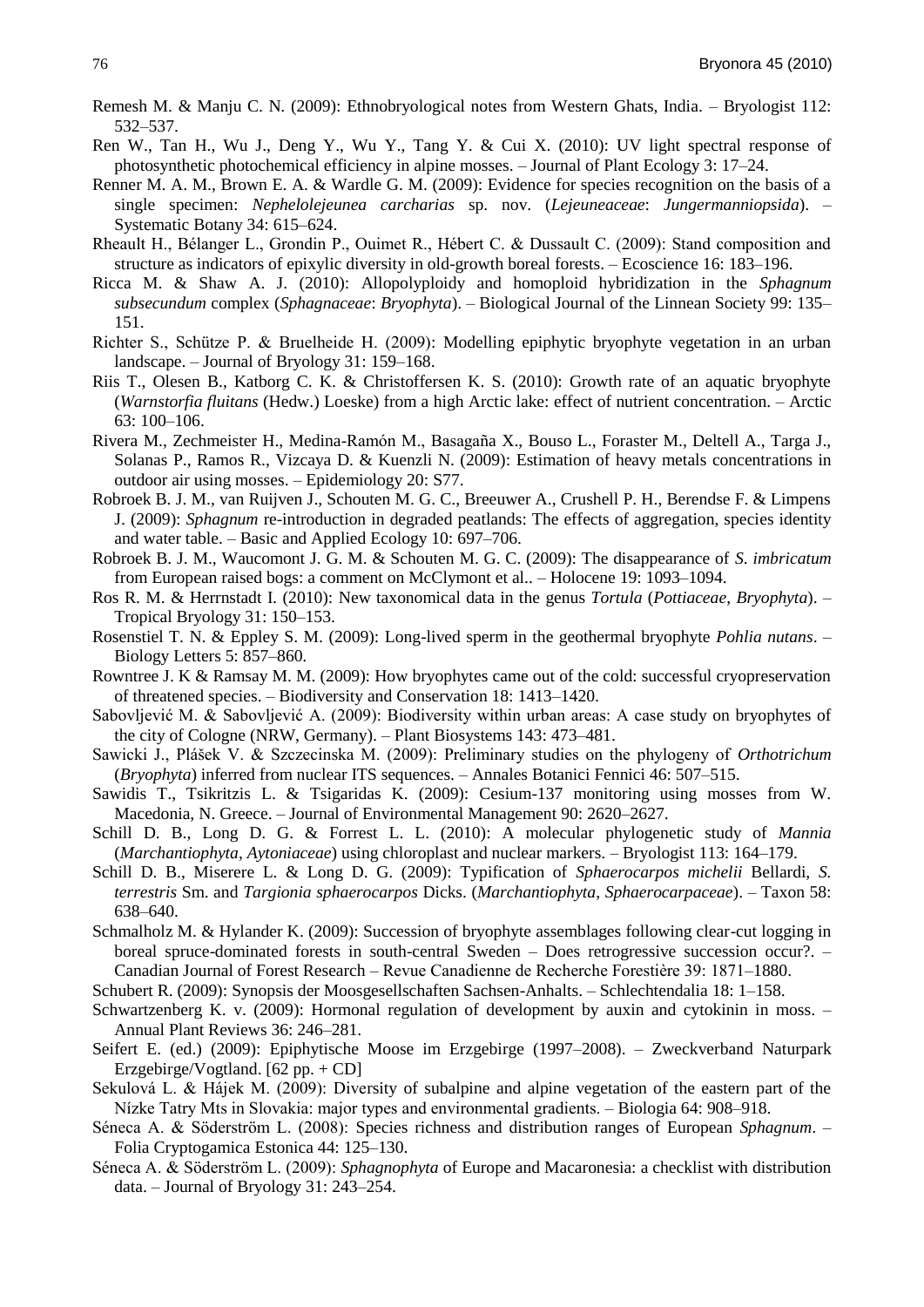- Shaw A. J., Devos N., Cox C. J., Boles S. B., Shaw B., Buchanan A. M., Cave L., Seppelt R. (2010): Peatmoss (*Sphagnum*) diversification associated with Miocene Northern Hemisphere climatic cooling?. – Molecular Phylogenetics and Evolution 55: 1139–1145.
- Ńibìk J., Dìtě D., Ńibìková I. & Pukajová D. (2008): Plant communities dominated by *Pinus mugo* agg. in Central Europe – comparison of the oligotrophic communities rich in *Sphagnum*. – Phytocoenologia 38: 221–238.
- Silva M. P. P. & Pôrto K. C. (2010): Spatial structure of bryophyte communities along an edge-interior gradient in an Atlantic forest remnant in Northeast Brazil. – Journal of Bryology 32: 101–112.
- Singh S. K. & Singh D. K. (2009): *Hepaticae* and *Anthocerotae* of Great Himalayan National Park and its Environs (HP), India. – Botanical Survey of India, Dehra Dun, India.  $[x + 465 \text{ pp.}]$
- Smith R. M., Thompson K., Warren P. H. & Gaston K. J. (2010): Urban domestic gardens (XIII): Composition of the bryophyte and lichen floras, and determinants of species richness. – Biological Conservation 143: 873–882.
- Snell K. R. S., Kokubun T., Griffiths H., Convey P., Hodgson D. A. & Newsham K. K. (2009): Quantifying the metabolic cost to an Antarctic liverwort of responding to an abrupt increase in UVB radiation exposure. – Global Change Biology 15: 2563–2573.
- Söderström L. & Séneca A. (2008): Species richness and range restricted species of liverworts in Europe and Macaronesia. – Folia Cryptogamica Estonica 44: 143–149.
- Soni A. & Kumar A. (2009): Protocol for improved extraction and PCR amplification of genomic DNA from liverwort, *Plagiochasma appendiculatum*. – Indian Journal of Experimental Biology 47: 921–924.
- Sotiaux A., Enroth J., Olsson S., Quandt D. & Vanderpoorten A. (2009): When morphology and molecules tell us different stories: a case-in-point with *Leptodon corsicus*, a new and unique endemic moss species from Corsica. – Journal of Bryology 31: 186–196.
- Spence J. R. (2009): New combinations in North American *Rosulabryum* (*Bryopsida*, *Bryaceae*). Novon 19: 397–400.
- Spirina U. N. & Ignatov M. S. (2008): Branch development and pseudoparaphyllia of *Hypnum cupressiforme* (*Hypnales*, *Musci*). – Arctoa 17: 139–160.
- Spitale D. (2009): Spatial distribution of bryophytes along a moisture gradient: an approach using photosynthetic pigments as indicators of stress. – Ecological Research 24: 1279–1286.
- Spitale D. (2009): Switch between competition and facilitation within a seasonal scale at colony level in bryophytes. – Oecologia 160: 471–482.
- Spitale D. & Petraglia A. (2010): *Palustriella falcata* (Brid.) Hedenäs (*Amblystegiaceae*, *Bryopsida*) with pluristratose lamina: morphological variability of specimens in springs of the Italian Alps. – Plant Systematics and Evolution 286: 59–68.
- Sporn S. G., Bos M. M., Kessler M. & Gradstein S. R. (2010): Vertical distribution of epiphytic bryophytes in an Indonesian rainforest. – Biodiversity and Conservation 19: 745–760.
- Stark L. R., Brinda J. C. & McLetchie D. N. (2009): An experimental demonstration of the cost of sex and a potential resource limitation on reproduction in the moss *Pterygoneurum* (*Pottiaceae*). – American Journal of Botany 96: 1712–1721.
- Stech M. (2009): Bryophyte molecular systematics current state of affairs with examples from the European bryoflora. – Gorteria 34: 41–52.
- Stenroos S., Laukka T., Huhtinen S., Döbbeler P., Myllys L., Syrjänen K. & Hyvönen J. (2010): Multiple origins of symbioses between ascomycetes and bryophytes suggested by a five-gene phylogeny. – Cladistics 26: 281–300.
- Strack M., Waddington J. M., Lucchese M. C. & Cagampan J. P. (2009): Moisture controls on  $CO<sub>2</sub>$ exchange in a *Sphagnum*-dominated peatland: results from an extreme drought field experiment. – Ecohydrology 2: 454–461.
- Suarez G. M. (2010): Phylogenetic relationships of Neotropical species of the genus *Pohlia* (*Bryophyta*). In: Szumik C. & Goloboff P. (eds.), A summit of cladistics: abstracts of the 27th Annual Meeting of the Willi Hennig Society and VIII Reunión Argentina de Cladìstica y Biogeografìa, Cladistics 26, p. 225.
- Sundberg S. (2010): Size matters for violent discharge height and settling speed of *Sphagnum* spores: important attributes for dispersal potential. – Annals of Botany 105: 291–300.
- Sundberg S. (2010): The *Sphagnum* air-gun mechanism resurrected. New Phytologist 185: 886–889.
- Szövényi P., Hock Zs., Korpelainen H. & Shaw A. J. (2009): Spatial pattern of nucleotide polymorphism indicates molecular adaptation in the bryophyte *Sphagnum fimbriatum*. – Molecular Phylogenetics and Evolution 53: 277–286.
- Szövényi P., Ricca M. & Shaw A. J. (2009): Multiple paternity and sporophytic inbreeding depression in a dioicous moss species. – Heredity 103: 394–403.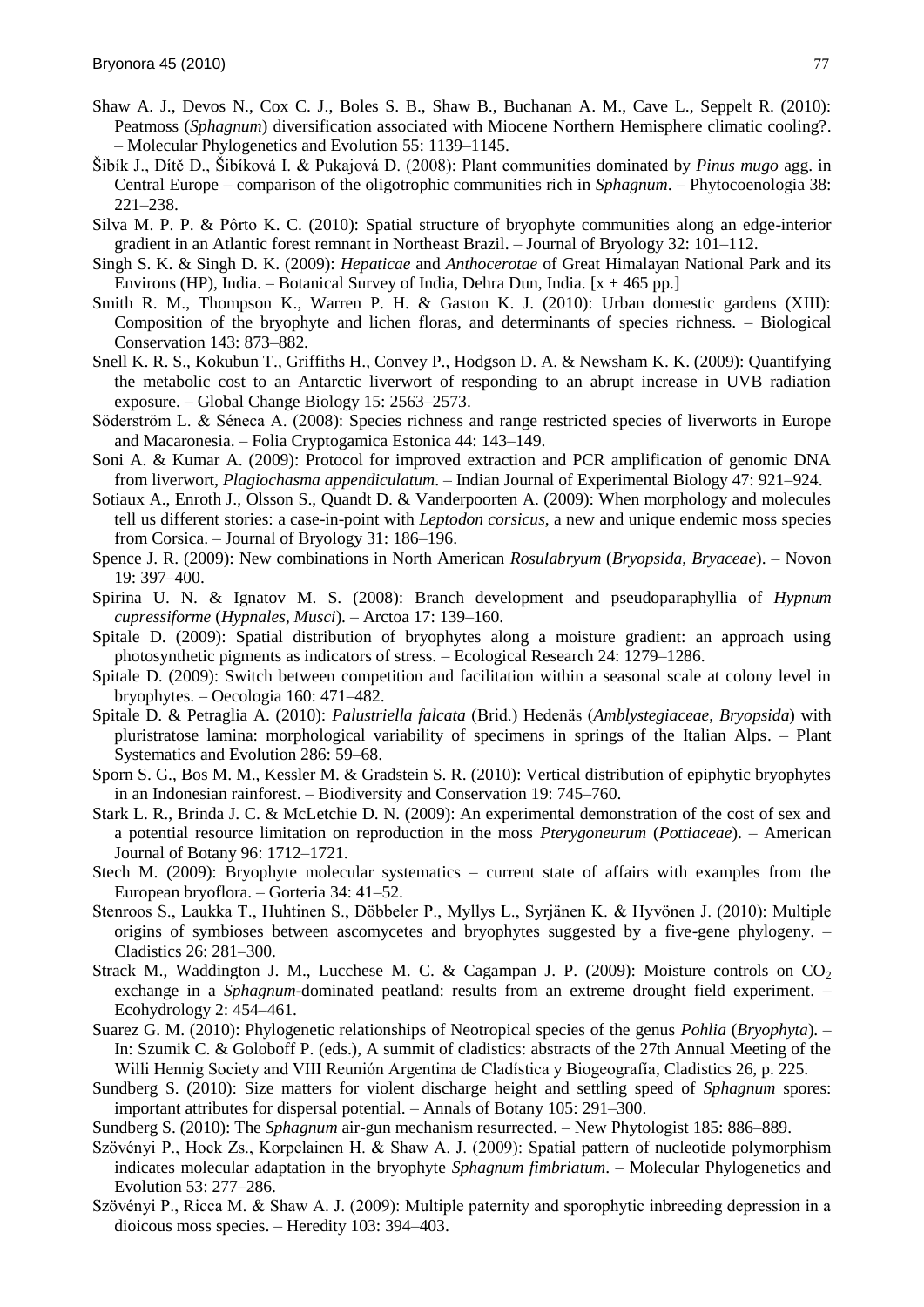- Thouvenot L. & Bardat J. (2010): Liste actualisée et annotée des mousses de Nouvelle-Calédonie. Cryptogamie Bryologie 31: 163–197.
- Tinya F., Márialigeti S., Király I., Németh B. & Ódor P. (2009): The effect of light conditions on herbs, bryophytes and seedlings of temperate mixed forests in Örség, Western Hungary. – Plant Ecology 204: 69–81.
- Tng D. Y. P., Dalton P. J. & Jordan G. J. (2009): Does moisture affect the partitioning of bryophytes between terrestrial and epiphytic substrates within cool temperate rain forests?. – Bryologist 112: 506– 519.
- Tomescu A. M. F., Pratt L. M., Rothwell G. W., Strother P. K. & Nadon G. C. (2009): Carbon isotopes support the presence of extensive land floras pre-dating the origin of vascular plants. – Palaeogeography, Palaeoclimatology, Palaeoecology 283: 46–59.
- Tougane K., Komatsu K., Bhyan S. B., Sakata Y., Ishizaki K., Yamato K. T., Kohchi T. & Takezawa D. (2010): Evolutionarily conserved regulatory mechanisms of abscisic acid signaling in land plants: characterization of *ABSCISIC ACID INSENSITIVE1*-like type 2C protein phosphatase in the liverwort *Marchantia polymorpha*. – Plant Physiology 152: 1529–1543.
- Turner P. A. M. & Kirkpatrick J. B. (2009): Do logging, followed by burning, and wildfire differ in their decadal scale effects on tall open-forest bryophytes and vascular plants?. – Forest Ecology and Management 258: 679–686.
- Valente E. B., Pôrto K. C., Vilas Bôas-Bastos S. B. & Bastos C. J. P. (2009): Mosses (*Bryophyta*) from a fragment of Atlantic Forest in the Jibóia Mountains, Santa Terezinha municipality, Bahia State, Brazil. – Acta Botanica Brasilica 23: 369–375.
- van Rooy J. & van Wyk A. E. (2010): The bryofloristic regions of southern Africa. Journal of Bryology 32: 80–91.
- Váňa J. & Long D. G. (2008): *Hamatostrepta concinna* gen. et sp. nov. (*Jungermanniopsida*, *Scapaniaceae*), a new Asiatic leafy liverwort from the Sino-Burmense border. – Fieldiana, Botany, 193 (n. s.): 133–138.
- Váňa J. & Long D. G. (2009): *Jungermanniaceae* of the Sino-Himalayan region. Nova Hedwigia 89: 485–517.
- Váňa J., Hentschel J. & Heinrichs J. (2010): New combinations in *Jungermanniales*: transfer of 32 taxa to *Solenostoma* Mitt. – Cryptogamie Bryologie 31: 135–139.
- Vanderpoorten A. & Goffinet B. (2009): Introduction to Bryophytes. Cambridge University Press, Cambridge. [303 pp.]
- Vanderpoorten A., Schäfer-Verwimp A., Heinrichs J., Devos N. & Long D. G. (2010): The taxonomy of the leafy liverwort genus *Leptoscyphus* (*Lophocoleaceae*) revisited. – Taxon 59: 176–186.
- Vellak K., Ingerpuu N., Vellak A. & Pärtel M. (2010): Vascular plant and bryophytes species representation in the protected areas network on the national scale. – Biodiversity and Conservation 19: 1353–1364.
- Victoria F. C., da Costa D. P. & Pereira A. B. (2009): Life-forms of moss species in defrosting areas of King George Island, South Shethland Islands, Antarctica. – Bioscience Journal 25: 151–160.
- Victoria F. C., Pereira A. B. & da Costa D. P. (2009): Composition and distribution of moss formations in the ice-free areas adjoining the Arctowski region, Admiralty Bay, King George Island, Antarctica. – Iheringia, Sér. Bot. 64: 81–91.
- Vieira A. R., Gonzalez C., Martins-Loução M. A. & Branquinho C. (2009): Intracellular and extracellular ammonium (NH<sub>4</sub><sup>+</sup>) uptake and its toxic effects on the aquatic biomonitor *Fontinalis antipyretica*. – Ecotoxicology 18: 1087–1094.
- Vilas Bôas-Bastos S. B. & Passos B. C. J. (2009): Pleurocarpous mosses from Atlantic forest fragments at the Michelin ecological reserve, Igrapiuna County, Bahia State Brazil. II – *Hypnales* (*Bryophyta*: *Bryopsida*). – Acta Botanica Brasilica 23: 630–643.
- Villarreal J. C., Goffinet B., Duff R. J. & Cargill D. C. (2010): Phylogenetic delineation of *Nothoceros* and *Megaceros* (*Dendrocerotaceae*). – Bryologist 113: 106–113.
- Vilnet A. A., Konstantinova N. A. & Troitsky A. V. (2009): Genosystematics and new insight into the phylogeny and taxonomy of liverworts. – Molecular Biology 43: 783–793.
- Vinichuk M., Johanson K. J., Rydin H. & Rosén K. (2010): The distribution of <sup>137</sup>Cs, K, Rb and Cs in plants in a *Sphagnum*-dominated peatland in eastern central Sweden. – Journal of Environmental Radioactivity 101: 170–176.
- Virtanen R., Ilmonen J., Paasivirta L. & Muotka T. (2009): Community concordance between bryophyte and insect assemblages in boreal springs: a broad-scale study in isolated habitats. – Freshwater Biology 54: 1651–1662.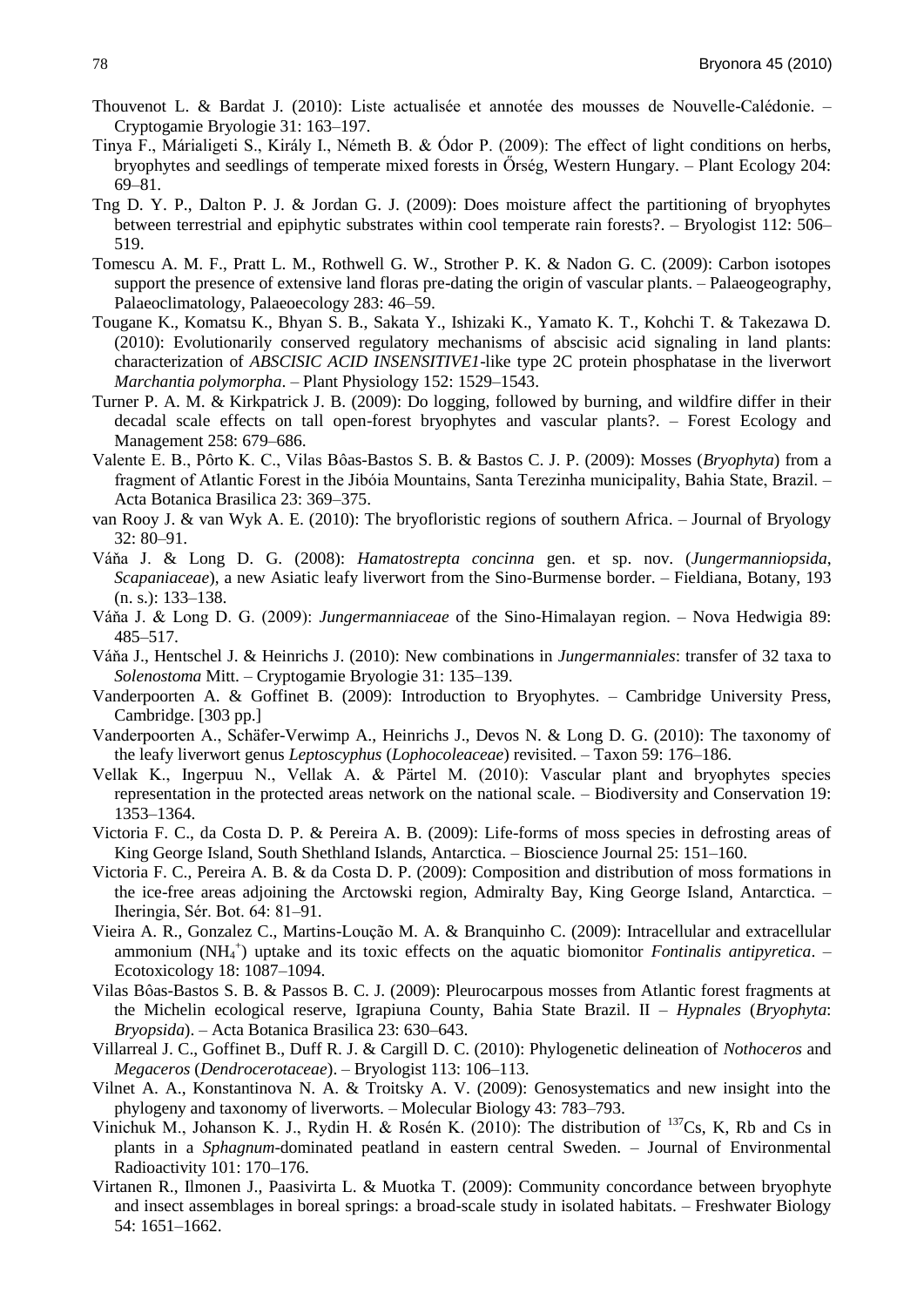- von Konrat M., Söderström L., Hagborg A., Crosby M. R. & Engel J. J. (2010): Early land plants today: Index of liverworts & hornworts 2006–2008. – Cryptogamie Bryologie 31: 3–30.
- Vukojević V., Sabovljević M., Sabovljević A., Mihajlović N., Drazić G. & Vucinić Z. (2009): Determination of heavy metal deposition in the county of Obrenovac (Serbia) using mosses as bioindicators. IV. Manganese (Mn), Molybdenum (Mo), And Nickel (Ni). – Archives of Biological Sciences 61: 835–845.
- Wahrmund U., Quandt D. & Knoop V. (2010): The phylogeny of mosses addressing open issues with a new mitochondrial locus: Group I intron cobi420. – Molecular Phylogenetics and Evolution 54: 417– 426.
- Wahrmund U., Rein T., Mueller K. F., Groth-Malonek M. & Knoop V. (2009): Fifty mosses on five trees: comparing phylogenetic information in three types of non-coding mitochondrial DNA and two chloroplast loci. – Plant Systematics and Evolution 282: 241–255.
- Waite M. & Sack L. (2010): How does moss photosynthesis relate to leaf and canopy structure? Trait relationships for 10 Hawaiian species of contrasting light habitats. – New Phytologist 185: 156–172.
- Wang B., Xue J., Li L., Liu Y. & Qiu Y.-L. (2009): The complete mitochondrial genome sequence of the liverwort *Pleurozia purpurea* reveals extremely conservative mitochondrial genome evolution in liverworts. – Current Genetics 55: 601–609.
- Wang B., Yeun L. H., Xue J.-Y., Liu Y., Ane J.-M. & Qiu Y.-L. (2010): Presence of three mycorrhizal genes in the common ancestor of land plants suggests a key role of mycorrhizas in the colonization of land by plants. – New Phytologist 186: 514–525.
- Wang C.-Y. & Zhao J.-C. (2009): Phylogeny of *Ptychostomum* (*Bryaceae*, *Musci*) inferred from sequences of nuclear ribosomal DNA internal transcribed spacer (ITS) and chloroplast *rps*4. – Journal of Systematics and Evolution 47: 311–320.
- Wang Q., Jia Y., Liu Y. & Chen Z. (2010): The systematic position of *Meteoriella* S. Okamura (*Musci*) based on molecular and morphological data. – Taxon 59: 93–100.
- Werner J., Bardat J., Vanot M. & Prey T. (2009): Check-list des bryophytes (*Anthocerotae*, *Hepaticae*, *Musci*) de Haute-Normandie (France) [Bryophyte (*Anthocerotae*, *Hepaticae*, *Musci*) check-list of upper Normandy (France)]. – Cryptogamie Bryologie 30: 457–475.
- Werner O., Köckinger H., Jiménez J. A. & Ros R. M. (2009): Molecular and morphological studies on the *Didymodon tophaceus* complex. – Plant Biosystems 143, Suppl. 1: S136–S145.
- Wieder R. K., Vitt D. H., Burke-Scoll M., Scott K. D., House M. & Vile M. A. (2010): Nitrogen and sulphur deposition and the growth of *Sphagnum fuscum* in bogs of the Athabasca Oil Sands Region, Alberta. – Journal of Limnology 69, Suppl. 1: 161–170.
- Wilbraham J. & Ellis L. (2010): Further taxonomic studies on the families *Calymperaceae* (*Musci*) and *Orthotrichaceae* (*Musci*) in the bryoflora of Reunion Island, with notes on taxa from other islands in the western Indian Ocean. – Cryptogamie Bryologie 31: 31–66.
- Woodin S. J., van der Wal R., Sommerkorn M. & Gornall J. L. (2009): Differential allocation of carbon in mosses and grasses governs ecosystem sequestration: a <sup>13</sup>C tracer study in the high Arctic. – New Phytologist 184: 944–949.
- Wynns J. T., Keith J. N., Murrell Z. E., McFarland K. D. & Buck W. R. (2009): Studies on aquatic *Oxyrrhynchium* (*Brachytheciaceae*), with an emphasis on *O. pringlei* n. comb. – Bryologist 112: 786– 803.
- Xiao H.-Y., Tang C.-G., Xiao H.-W., Liu X.-Y. & Liu C.-Q. (2009): Identifying the change in atmospheric sulfur sources in China using isotopic ratios in mosses. – Journal of Geophysical Research – Atmospheres 114: D16304.
- Xue J.-Y., Liu Y., Li L., Wang B. & Qiu Y.-L. (2010): The complete mitochondrial genome sequence of the hornwort *Phaeoceros laevis*: retention of many ancient pseudogenes and conservative evolution of mitochondrial genomes in hornworts. – Current Genetics 56: 53–61.
- Yao T. L., Kamarudin S., Chew M. Y. & Kiew R. (2009): *Sphagnum* bogs of Kelantan, Peninsular Malaysia. – Blumea 54: 139–141.
- Yu J., Devos N., Majestyk P. & Shaw A. J. (2010): Intercontinentally disjunct species are derived rather than relictual in the moss genus *Daltonia* (*Bryophyta*). – Taxon 59: 459–465.
- Zackrisson O., DeLuca T. H., Gentili F., Sellstedt A. & Jaderlund A. (2009): Nitrogen fixation in mixed *Hylocomium splendens* moss communities. – Oecologia 160: 309–319.
- Zander R. H. (2009): Evolutionary analysis of five bryophyte families using virtual fossils. Anales del Jardín Botánico de Madrid 66: 263-277.
- Zander R. H. & Hedderson T. A. (2009): *Acaulonopsis*, a new moss genus of the *Pottiaceae* from Western Cape Province of South Africa, and comments on *Vrolijkheidia*. – Journal of Bryology 31: 234–239.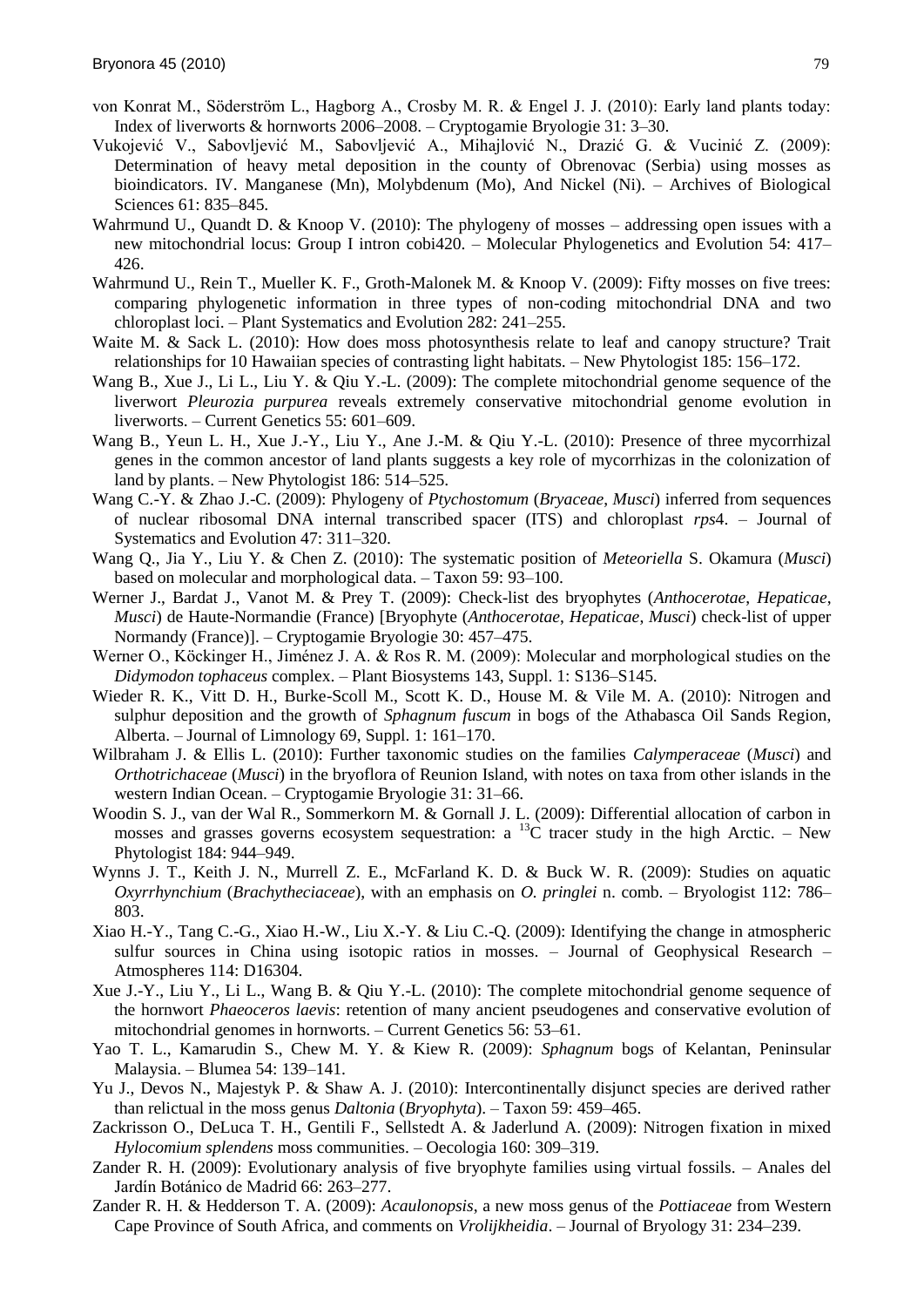Zobell O., Faigl W., Saedler H. & Münster T. (2010): MIKC\* MADS-box proteins: conserved regulators of the gametophytic generation of land plants. – Molecular Biology and Evolution 27: 1201–1211.

## **Bryologické publikace z České a Slovenské republiky [Bryological publications issued in the Czech Republic and Slovakia]**

1. Články a knižní publikace [Papers and books]

- Bastl M., Ńtechová T. & Prach K. (2009): Effect of disturbance on the vegetation of peat bogs with *Pinus rotundata* in the Třeboň Basin, Czech Republic. – Preslia 81: 105–117.
- Berka T. (2008): Mechorosty severozápadnì části Brtnické vrchoviny [Bryophytes of the northwest part of the Brtnická vrchovina Highlands]. – Acta Rerum Naturalium 4–5: 115–132.
- Chiarucci A., Calderisi M., Casini F. & Bonini I. (2008): Vegetation at the limits for vegetation: vascular plants, bryophytes and lichens in a geothermal field. – Folia Geobotanica 43: 19–33.
- Duda J. & Duda J. (2009): Mechorosty okolí obce Brodno u Žiliny. Časopis Slezského Zemského Muzea, Ser. A, 58: 20.
- Hájek M., Hájková P., Apostolova I., Horsák M., Plášek V., Shaw B. & Lazarova M. (2009): Disjunct occurrences of plant species in the refugial mires of Bulgaria. – Folia Geobotanica 44: 365–385.
- Hradìlek Z. (2009): The bryophyte flora of Vrapač National Nature Reserve. In: Machar I. (ed.), History, biodiversity, and management of floodplain Forest (Case study of National Nature Reserve of Vrapac, Czech Republic), p. 61–72, Univerzita Palackého v Olomouci, Olomouc.
- Hradìlek Z. & Němcová L. (2009): Rozńìřenì mechů *Fissidens arnoldii* a *F. rufulus* v České republice a na Slovensku. – Zprávy České Botanické Společnosti 44: 103–112.
- Końnar J. & Kovář F. (2009): A taxonomic study of selected European taxa of the *Tortula muralis* (*Pottiaceae*, *Musci*) complex: variation in morphology and ploidy level. – Preslia 81: 399–421.
- Kubešová S., Tkačíková J. & Dančák M. (2009): Bryoflóra vybraných pískovcových výchozů na Vsetínsku [Bryoflora of sandstone rocks in the Vsetìn region, East Moravia, Czech Republic]. – Bryonora 44: 13– 20.
- Kučera J. (ed.) (2009): Mechorosty zaznamenané během 16. jarnìho setkánì Bryologicko-lichenologické sekce ČBS ve Svatošských skalách na Karlovarsku [Bryophytes recorded during the 16<sup>th</sup> Spring Meeting of the Bryological and Lichenological Section of the CBS in Svatošské skály near Karlovy Vary (W Bohemia)]. – Bryonora 43: 3–11.
- Kučera J. (ed.) (2009): Zajìmavé bryofloristické nálezy XIII (sub XII). [Interesting bryofloristic records, XIII]. – Bryonora 43: 11–13.
- Kučera J. (ed.) (2009): Zajìmavé bryofloristické nálezy XIV. [Interesting bryofloristic records, XIV]. Bryonora 44: 34–39.
- Kučera J. (2009): Bryoflora of the Žofínský Prales nature reserve (Novohradské hory Mts., South Bohemia). – Silva Gabreta 15: 97–120.
- Kučera J., Kubešová S., Hájek M. & Plášek V. (2009): Nová bryologická literatura XXI. [New bryological literature, XXI]. – Bryonora 43: 25–35.
- Kučera J., Zmrhalová M., Shaw B., Košnar J., Plášek V. & Váňa J. (2009): Bryoflora of selected localities of the Hrubý Jesenìk Mts summit regions. – Časopis Slezského Zemského Muzea, Ser. A, 58: 115–167.
- Marková I., Kubešová S., Čížková P., Mikulášková E., Musil Z., Novotný I., Škvárová Š. & Štechová T. (2009): Mechorosty zaznamenané v průběhu 22. podzimnìch bryologicko-lichenologických dnů v Železných horách [Bryophytes recorded during the  $22<sup>nd</sup>$  Autumn Meeting of the Bryological and Lichenological Section of the ČBS in the Železné hory Highlands (E Bohemia)]. – Bryonora 44: 21–27.
- Pisarek W., Sawicki J., Szczepański M. & Duriasz J. (2009): Bryological notes from Dylewo Hills (NE Poland). – Časopis Slezského Zemského Muzea, Ser. A, 58: 21–26.
- Pláńek V. (2009): Ńurpek moravský, nový mech popsaný z Beskyd. Beskydy. Zpravodaj Chráněné Krajinné Oblasti (2009): 15.
- Plášek V. & Cimalová Š. (eds.) (2009): Zajímavé botanické nálezy z regionu severní Moravy a Slezska III. – Časopis Slezského Zemského Muzea, Ser. A, 58: 239–242.
- Pláńek V. & Sawicki J. (2009): Does the epiphytic moss *Orthotrichum microcarpum* De Not grow in Poland?. – Časopis Slezského Zemského Muzea, Ser. A, 58: 191–192.
- Pláńek V., Zmrhalová M. & Čìhal L. (2009): Epifytické mechorosty z čeledi *Orthotrichaceae* v Hrubém Jesenìku. Srovnánì historických a recentnìch dat. – Naturae Tutela 13: 219–224.
- Soldán Z. (2010): Tajemství mechorostů: underground. Živa  $2010/1: 10-11$ .
- Ńoltés R. (2008): *Philonotis marchica* (*Bryophyta*), new record in Slovakia (exhausted fen Krivý kút, Poprad Basin). – Thaiszia 18: 51–54.
- Ńoltés R. (2008): *Racomitrium elongatum* Frisvoll, a neglected Slovakian bryophyte. Thaiszia 18: 59–64.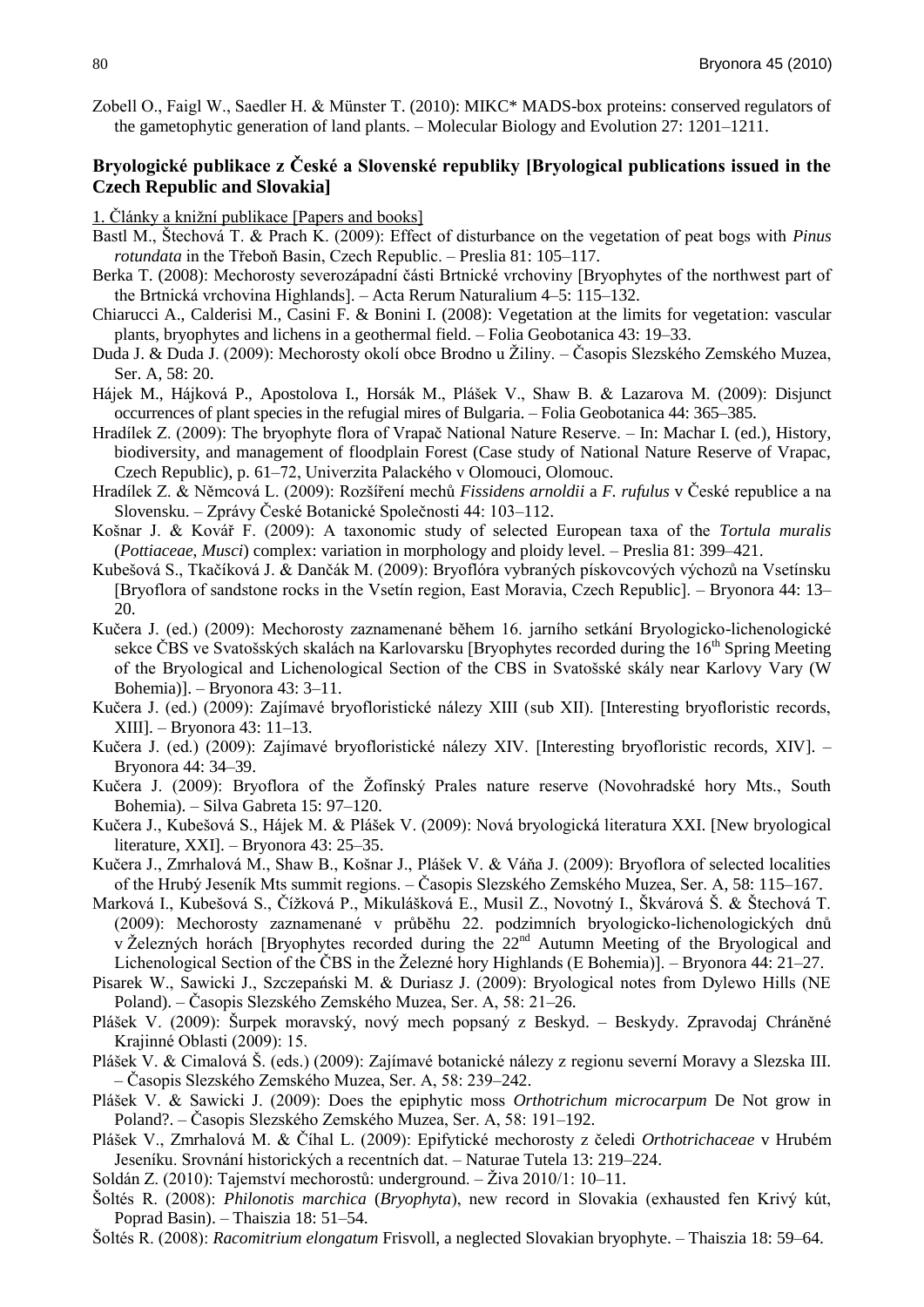- Ńoltés R. (2010): *Racomitrium ericoides* (*Bryophyta*) in the Tatra Mountains, Slovakia. Oecologia Montana 15(2006): 3–5.
- Ńtechová T. & Ńtech M. (2009): Současné lokality *Hamatocaulis vernicosus* (Mittt.) Hedenäs na Českomoravské vrchovině [Recent localities of *Hamatocaulis vernicosus* (Mitt.) Hedenäs on the Bohemian-Moravian Highlands]. – Acta Rerum Naturalium 6–7: 13–24.
- Temsch E. M., Greilhuber J. & Krisai R. (2010): Genome size in liverworts. Preslia 82: 63–80.

2. Recenze [Reviews]

- Krahulec F. (2009): Zprávy o literatuře. Zprávy české botanické společnosti 44: 331–332 [Kliment J. & al. (2008): Príroda Veľkej Fatry. Lišajníky, machorasty, cievnaté rastliny. – Vydavateľstvo Univerzity Komenského, Bratislava]
- Kučera J. (2009): Recenze. Bryonora 43: 21–22 [Köckinger H., Suanjak M., Schriebl A. & Schröck C. (2008): Die Moose Kärntens. – Verlag der Naturwissenschaftlichen Vereins für Kärnten, Klagenfurt]
- Kučera J. (2009): Recenze. Bryonora 43: 23 [Hallingbäck T., Lönnell N. & Weibull H. (2008): Nationalnyckeln till Sveriges flora och fauna. Bladmossor: Kompaktmossor – kapmossor. *Bryophyta: Anoectangium – Orthodontium*. – ArtDatabanken, SLU, Uppsala]
- Lackovičová A. (2009): Recenze. Bryonora 43: 23–24 [Kliment J. & al. (2008): Prìroda Veľkej Fatry. Lišajníky, machorasty, cievnaté rastliny. – Vydavateľstvo Univerzity Komenského, Bratislava]

3. Rukopisné práce [Manuscripts]

- Barcalová M. (2010): Mechorosty na vybraných lokalitách na levém břehu Labe mezi Děčìnem a Hřenskem. – Ms., 96 pp. + CD [Bc. thesis, in Czech, Jan Evangelista Purkyně University, Ústì nad Labem]
- Czernerová D. (2010): Bryoekologická studie mechorostů v zemědělské krajině Dolnìho Slezska. Ms., 42 pp. [MSc. thesis, in Czech, University of Ostrava, Ostrava]
- Čìhal L. (2010): Kritické zhodnocenì výskytu epifytických mechorostů na územì Hrubého Jesenìku. Ms., 52 pp. [MSc. thesis, in Czech, University of Ostrava, Ostrava]
- Davìdková M. (2010): Mechorosty na vybraných lokalitách na pravém břehu Labe mezi Děčìnem a Hřenskem. – Ms., 86 pp. + CD [Bc. thesis, in Czech, Jan Evangelista Purkyně University, Ústì nad Labem]
- Fibigrová J. (2006): Aktuální stav rozšíření xerotermních játrovek v sz. Čechách. Ms., 104 pp. +append. [MSc. thesis, in Czech, Jan Evangelista Purkyně University, Ústì nad Labem]
- Gráttová E. (2009): Sledovánì epifytických mechorostů v CHKO Český ráj. Ms., 196 pp. + CD [MSc. thesis, in Czech, Jan Evangelista Purkyně University, Ústì nad Labem]
- Hergerová K. (2009): Přìspěvek k poznánì bryoflóry okolì obce Hornì Vysoké na Úńtěcku. Ms., 73 pp. + CD [MSc. thesis, in Czech, Jan Evangelista Purkyně University, Ústì nad Labem]
- Hovorková H. (2008): Mechorosty vybraných lokalit v jižní části Českého středohoří. Ms., 80 pp. + CD [MSc. thesis, in Czech, Jan Evangelista Purkyně University, Ústì nad Labem]
- Hradìlek Z. (2009): Mechorosty PR Machová v Bìlých Karpatech. Ms., 15 pp. [depon. in: Správa CHKO Bìlé Karpaty Veselì nad Moravou]
- Hulínková M. (2003): Mechorosty Lovoše a Opárenského údolí. Ms., 64 pp. + append. [MSc. thesis, in Czech, Jan Evangelista Purkyně University, Ústì nad Labem]
- Jandová J. (2009): Taxonomická problematika v okruhu *Dicranum viride D. fulvum*: pilotnì studie genetické variability typických a morfologicky přechodných populacì obou druhů. – Ms., 5 pp. [depon. in: AOPK ČR, Praha]
- Kolářová M. (2010): Mechorosty vrchu Růžák v NP České Švýcarsko. Ms., 76 pp. + CD [Bc. thesis, in Czech, Jan Evangelista Purkyně University, Ústì nad Labem]
- Kubešová S. (2009): Bryofloristický inventarizační průzkum Přírodní rezervace U Výpustku. Ms., 19 pp. [depon. in: Správa CHKO Moravský kras, Blansko]
- Kubešová S., Novotný I. & Sutorý K. (2009): Inventarizační průzkum cévnatých rostlin a mechorostů PP Zkamenělý zámek. – Ms., 9 pp. [depon. in: Správa CHKO Žďárské vrchy, Žďár n. S. a Botanické odd. MZM, Brno]
- Kubešová S., Novotný I. & Sutorý K. (2009): Inventarizační průzkum cévnatých rostlin a mechorostů PR Čtyři palice. – Ms., 16 pp. [depon. in: Správa CHKO Žďárské vrchy, Žďár n. S. a Botanické odd. MZM, Brno]
- Kubešová S., Novotný I. & Sutorý K. (2009): Inventarizační průzkum cévnatých rostlin a mechorostů PP Štarkov. – Ms., 12 pp. [depon. in: Správa CHKO Žďárské vrchy, Žďár n. S., Botanické odd. MZM, Brno]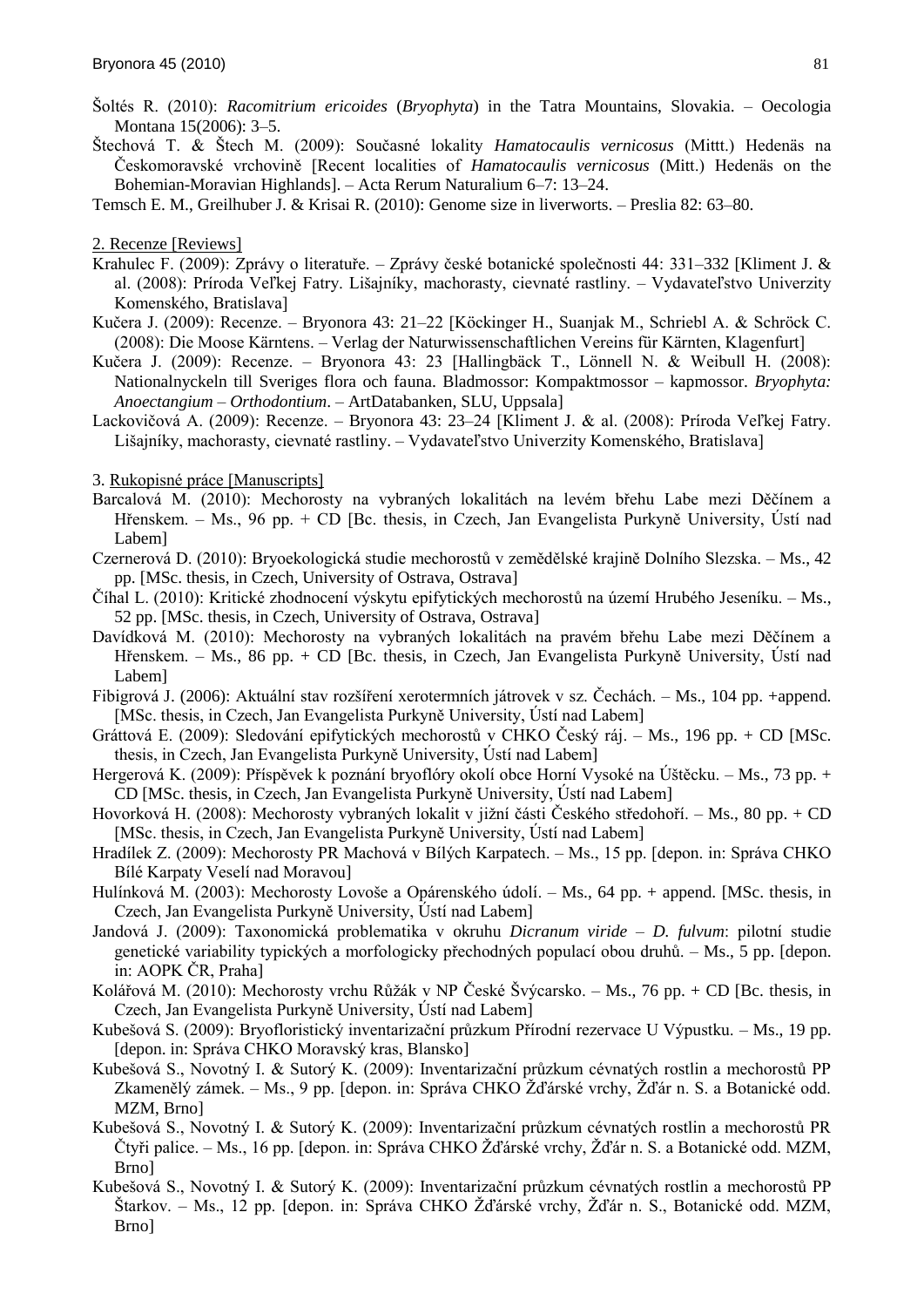- Kubešová S., Novotný I. & Sutorý K. (2009): Inventarizační průzkum cévnatých rostlin a mechorostů PP Prosička. – Ms., 10 pp. [depon. in: Správa CHKO Žďárské vrchy, Žďár n. S., Botanické odd. MZM, Brno]
- Kubešová S., Novotný I. & Štechová T. (2009): Ohrožené mechorosty rašelinišť Meesia triquetra. Ms., 14 pp. [depon. in: AOPK ČR, Praha, Botanické odd. MZM, Brno]
- Kubešová S., Novotný I., Štechová T. & Zmrhalová M. (2009): Ohrožené mechorosty rašelinišť *Helodium blandowii*. – Ms., 19 pp. [depon. in: AOPK ČR, Praha a Botanické odd. MZM, Brno]
- Kučera (2008): Zpráva o monitoringu mechu *Buxbaumia viridis* na lokalitě Uhlìkovský vrch (CHKO  $\text{Šumava}$ ) v roce 2008.– Ms., 5 pp. [depon. in: AOPK ČR, Praha]
- Kučera J. (2009): Zpráva o monitoringu druhu *Harpanthus scutatus* (F. Weber & D. Mohr) Spruce na lokalitách Žofínský prales a Boubínský prales. – Ms., 9 pp. [depon. in: AOPK ČR, Praha]
- Kučera J. (2009): Zpráva o monitoringu druhu *Notothylas orbicularis* (Schwein.) A. Gray na Vyńebrodsku. – Ms., 6 pp. [depon. in: AOPK ČR, Praha]
- Kučera J. (2009): Zpráva o monitoringu druhů *Rhynchostegiella tenuicaulis*, *Hypnum fertile*, *Hypnum imponens* na lokalitě Žofínský prales. – Ms., 8 pp. [depon. in: AOPK ČR, Praha]
- Kučera J., Novozámská E. & Pláńek V. (2009): Zpráva o monitoringu druhu *Orthotrichum rogeri* Brid. Ms., 8 pp. [depon. in: AOPK ČR, Praha]
- Lienertová J. (2009): Mechorosty vybraných lokalit v Českém středohořì (1. část Radobýl) . Ms., 62 pp. + CD [Bc. thesis, in Czech, Jan Evangelista Purkyně University, Ústì nad Labem]
- Lysák F. (2009): Ohrožené mechorosty rašelinišť. Průzkum na Vysočině v roce 2009. Ms., 18 pp. [depon. in: AOPK ČR, Praha]
- Manukjanová A. & Kubešová S. (2009): Ohrožené mechorosty rašelinišť: *Scorpidium scorpioides.* Ms., 17 pp. [depon. in: AOPK ČR, Praha]
- Musil Z. (2009): Monitoring mechu drobnolìstku nahého (*Discelium nudum*) Seč u Rudice v Moravském krasu. – Ms., 3 pp. [depon. in: AOPK ČR, Praha, Správa CHKO Moravský kras, Blansko]
- Němcová L. (2008): Inventarizační průzkum připravovaného ZCHÚ Rašeliniště Antonínov pro obor bryologie – mechorosty. – Ms., 8 pp. [depon. in: Správa CHKO Labské pìskovce, Děčìn]
- Němcová L. (2009): Závěrečná zpráva Inventarizačnì bryologický průzkum Čedičový vrch 2009. Ms., 6 pp. [depon. in: Správa CHKO Labské pìskovce, Děčìn]
- Němcová L. (2009): Závěrečná zpráva. Inventarizační bryologický průzkum Všemilský bor 2009. Ms., 12 pp. [depon. in: Správa CHKO Labské pìskovce, Děčìn]
- Nováková M. (2000): Fenologie vybraných druhů mechorostů na rašeliništích pravobřežní části Lipenské nádrže [Phenology of selected bryophyte species on peat bogs of right-bank area of Lipenská nádrž]. – Ms., 34 pp. [Bc. thesis, in Czech, University of South Bohemia, České Budějovice]
- Pasečná M. (2009): Bryoekologická studie epifytických mechorostů v povodì Černé Ostravice. Ms., 71 pp. [MSc. thesis, in Czech, University of Ostrava, Ostrava]
- Pavlásková K. (2003): Mechorosty Babiččina údolì. Ms., 79 pp. [MSc. thesis, in Czech, Jan Evangelista Purkyně University, Ústì nad Labem]
- Procházková Z. (2005): Mechorosty Pekelského údolì u Zahrádek**.**  Ms., 105 pp. + append. [MSc. thesis, in Czech, Jan Evangelista Purkyně University, Ústì nad Labem]
- Sova P. (2003): Srovnávacì ekologie játrovek *Jungermannia caespiticia* Lindenb. a *Jungermannia gracillima* Sm. [Comparative ecology of liverworts *Jungermannia caespiticia* Lindenb. and *Jungermannia gracillima* Sm.]. – Ms., 43 pp. [Bc. thesis, in Czech, University of South Bohemia, České Budějovice]
- Štechová T. (2009): Inventarizační průzkum PP Rašeliniště pod Předním vrchem. Ms., 7 pp. [depon. in: AOPK ČR, Praha, Správa CHKO Orlické hory, Rychnov nad Kněžnou]
- Štechová T. (2009): Inventarizační průzkum PR Hraniční louka. Ms., 7 pp. [depon. in: AOPK ČR, Praha, Správa CHKO Orlické hory, Rychnov nad Kněžnou]
- Štechová T. (2009): Inventarizační průzkum PR Pod Zakletým. Ms., 7 pp. [depon. in: AOPK ČR, Praha, Správa CHKO Orlické hory, Rychnov nad Kněžnou]
- Štechová T., Hradílek Z., Kubešová S., Lysák F. & Peterka T. (2009): Výsledky intenzivního monitoringu druhu *Paludella squarrosa* (*Meesiaceae*) v roce 2009. – Ms., 37 pp. [depon. in: AOPK ČR, Praha]
- Táborská M. (2009): Proměnlivost vegetace mechorostů skalních a suťových stanovišť na výškovém gradientu v jižní části hlavního hřebene Hrubého Jeseníku [Variability of vegetation of mosses of rocky and scree sites on an altitudinal gradient in the southern part of the main ridge of the Hrubý Jesenìk Mts.]. – 36 pp. + append. [Bc. thesis, in Czech, Masaryk University, Brno]
- Váňa J. (2008): Mechorosty NPR "Divoká Šárka" (rok 2008). Ms., 10 pp. [depon. in: ŽS-IOŽP-MIS, Praha]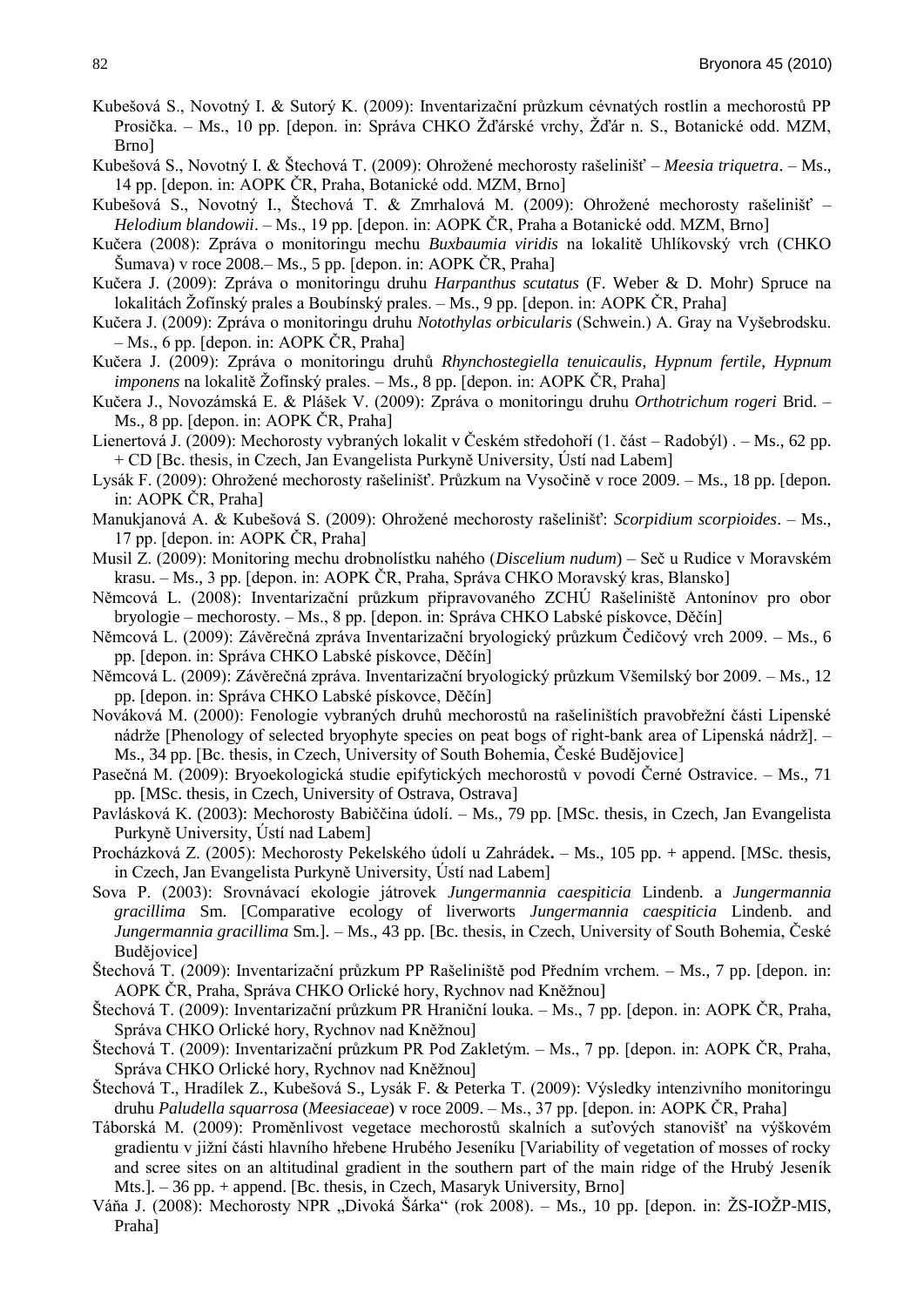- Váňa J. (2009): Poznámky k výskytu mechorostů v chráněném území "Prokopské údolí" (rok 2009). Ms., 11 pp. [depon. in:  $\angle ZS$ -IO $\angle ZP$ -MIS, Praha]
- Velehradská T. (2010): Vliv managementu na vegetaci a druhovou diverzitu cévnatých rostlin a mechorostů na rašelinných loukách na Šumavě. – Ms., 52 pp. + append. [Bc. Thesis, in Czech, depon. in: University of South Bohemia, České Budějovice]
- Vicherová E. (2009): Vliv stromů a hladiny podzemní vody na vegetaci dvou šumavských vrchovišť. Ms., 64 pp. [Bc. Thesis, in Czech, depon. in: University of South Bohemia, České Budějovice]
- Vrńovská L. (2005): Mechorosty vybraných lokalit v Jizerských horách**.**  Ms., 80 pp. + append., CD [MSc. thesis, in Czech, Jan Evangelista Purkyně University, Ústì nad Labem]

4. Nebryologické práce s údaji o výskytu na územì ČR a SR [Non-bryological papers with bryophyte records from the territory of CR and SR]

- Černý R. (2010): Tůně nivy řeky Lužnice dynamika vývoje a změny po povodních. Živa 2010/2: 55–59.
- Dolejší C. (2009): Variabilita vegetace zdí jižně od Karlových Varů [Variability of wall vegetation south of Karlovy Vary]. – Ms., 63 pp. [Bc. thesis, in Czech, Masaryk University, Brno]
- Ekrtová E. & Čech L. (2008): Floristický a vegetační průzkum lokality Horní Mrzatec v Jihlavských vrších [Floristic and vegetation research of the Hornì Mrzatec fishpond in Jihlavské vrchy hills]. – Acta Rerum Naturalium 4–5: 195–206.
- Ekrtová E., Ekrt L. & Košnar J. (2009): Botanický inventarizační průzkum Přírodní památky Rašeliniště u Suchdola – Ms., 26 pp. [depon. in: Krajský úřad Jihočeského kraje, České Budějovice]
- Gonda M. (2009): Variabilita rastlinných spoločenstiev s druhom *Sesleria uliginosa* na lokálnej a širokej geografickej mierke [Variation in plant communities with *Sesleria uliginosa* at local and regional scale]. – 88 pp. [MSc. thesis, in Slovak, Masaryk University, Brno]
- Hejdová M. (2008): Srovnánì bylinného patra listnatých lesů a jehličnatých kultur v Chřibech. 49 pp. + CD [Bc. thesis, in Czech, Masaryk University, Brno]
- Hradìlek Z. (2009): NPR Hůrka u Hranic. Botanický inventarizačnì průzkum. Cévnaté rostliny a mechorosty. – Ms., 45 pp. [depon. in: Správa CHKO Poodřì, Studénka]
- Juřička J. & Juřičková K. (2008): Inventarizace flóry a vegetace Přìrodnì památky Mlýnský potok a Uhlìřky (CHKO  $\rm Zd\text{'a}$ rské vrchy) [Inventarization of the flora and vegetation of Mlýnský potok and Uhlířky reserve]. – Acta rerum naturalium 4–5: 31–42.
- Juřička J. & Juřičková K. (2008): Inventarizace flóry a vegetace Přírodní rezervace Branty (CHKO Žďárské vrchy) [Inventarization of flora and vegetation of Branty reserve]. – Acta Rerum Naturalium 4–5: 133– 146.
- Juřička J. & Juřičková K. (2009): Inventarizace flóry a vegetace Přìrodnì památky Suché kopce (CHKO Ņďárské vrchy) [Inventarization of flora and vegetation of Suché kopce reserve]. – Acta Rerum Naturalium 6–7: 75–88.
- Koptík J. (ed.) (2005): Inventarizační průzkum přírodní památky Louka u Šnajberského rybníka. Ms., 45 pp. [depon. in: Krajský úřad Plzeňského kraje, Plzeň]
- Koptík J. (ed.) (2005): Inventarizační průzkum přírodní památky V Houlištích. Ms., 48 pp. [depon. in: Krajský úřad Plzeňského kraje, Plzeň]
- Koptìk J. (ed.) (2005): Zpráva z inventarizačnìho průzkumu PP Pod Smutným koutem (okres Plzeň-jih). Ms., 32 pp. [depon. in: Krajský úřad Plzeňského kraje, Plzeň]
- Koptìk J. (ed.) (2006): Inventarizačnì průzkum přìrodnì památky Krasìkov. Ms., 51 pp. [depon. in: Krajský úřad Plzeňského kraje, Plzeň]
- Koptík J. (ed.) (2006): Zpráva z inventarizačního průzkumu PR Hradišťský vrch. Ms., 53 pp. [depon. in: Krajský úřad Plzeňského kraje, Plzeň]
- Koptìk J. (ed.) (2008): Zpráva z inventarizačnìho průzkumu přìrodnì rezervace Milčice. Ms., 63 pp. [depon. in: Krajský úřad Plzeňského kraje, Plzeň]
- Koptìk J. (ed.) (2008): Zpráva z inventarizačnìho průzkumu přìrodnì rezervace Jezvinec. Ms., 37 pp. [depon. in: Krajský úřad Plzeňského kraje, Plzeň]
- Koptìk J. (ed.) (2009): Zpráva z mykologického, lichenologického a bryologického inventarizačnìho průzkumu přìrodnì rezervace Borek u Velhartic – Ms., 18 pp. [depon. in: Krajský úřad Plzeňského kraje, Plzeň]
- Košnar J. & Košnar J. (2009): Přírodní památka Muckovské vápencové lomy: botanický inventarizační průzkum. – Ms., 24 pp. [depon. in: Krajský úřad Jihočeského kraje, České Budějovice]
- Košnar J., Košnar J., Kout J., Mikeš V., Štechová T., Tropek R. (2006): Inventarizační průzkum přírodní památky Prameniště Kateřinského potoka. – Ms., 39 pp. [depon. in: Krajský úřad Plzeňského kraje, Plzeň]